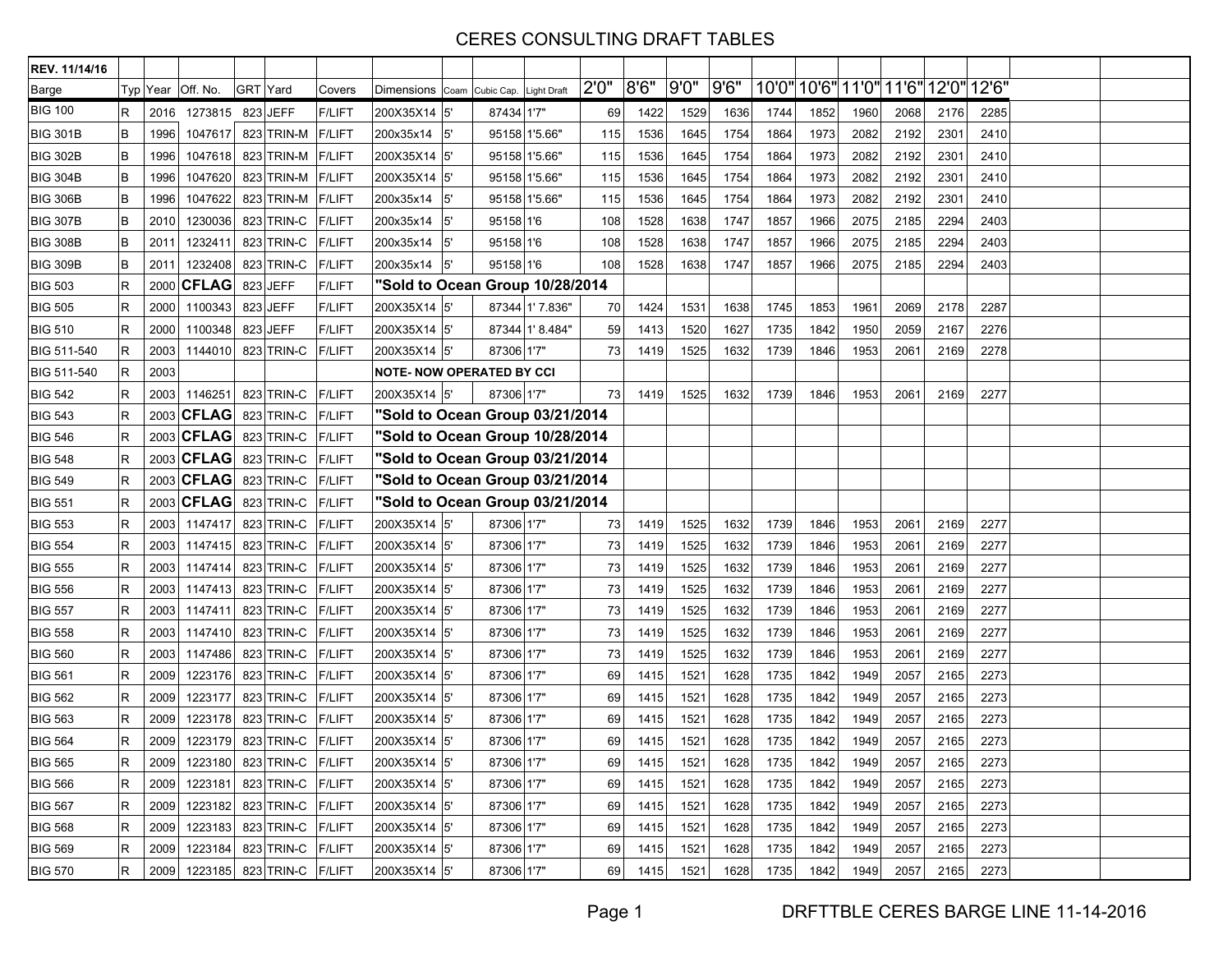| REV. 11/14/16                                                                                            |   |      |                     |          |                   |                |                                        |            |       |      |      |      |      |      |      |                                     |      |      |  |
|----------------------------------------------------------------------------------------------------------|---|------|---------------------|----------|-------------------|----------------|----------------------------------------|------------|-------|------|------|------|------|------|------|-------------------------------------|------|------|--|
| Barge                                                                                                    |   |      | Typ ∣Year ∣Off. No. | GRT Yard |                   | Covers         | Dimensions Coam Cubic Cap. Light Draft |            | 2'0'' | 8'6" | 9'0" | 9'6" |      |      |      | 10'0" 10'6" 11'0" 11'6" 12'0" 12'6" |      |      |  |
| <b>BIG 571</b>                                                                                           | R | 2011 | 1231840             |          | 823 JEFF          | <b>F/LIFT</b>  | 200X35X14 5                            | 87434 1'7" | 69    | 1422 | 1529 | 1636 | 1744 | 1852 | 1960 | 2068                                | 2176 | 2285 |  |
| <b>BIG 572</b>                                                                                           | R | 2011 | 1231841             |          | 823 JEFF          | <b>F/LIFT</b>  | 200X35X14 5'                           | 87434 1'7" | 69    | 1422 | 1529 | 1636 | 1744 | 1852 | 1960 | 2068                                | 2176 | 2285 |  |
| <b>BIG 573</b>                                                                                           | R | 2011 | 1231842             |          | 823 JEFF          | <b>F/LIFT</b>  | 200X35X14 5                            | 87434 1'7" | 69    | 1422 | 1529 | 1636 | 1744 | 1852 | 1960 | 2068                                | 2176 | 2285 |  |
| <b>BIG 574</b>                                                                                           | R | 2011 | 1231843             |          | 823 JEFF          | <b>F/LIFT</b>  | 200X35X14 5                            | 87434 1'7" | 69    | 1422 | 1529 | 1636 | 1744 | 1852 | 1960 | 2068                                | 2176 | 2285 |  |
| <b>BIG 575</b>                                                                                           | R | 2011 | 1231844             |          | 823 JEFF          | <b>F/LIFT</b>  | 200X35X14 5                            | 87434 1'7" | 69    | 1422 | 1529 | 1636 | 1744 | 1852 | 1960 | 2068                                | 2176 | 2285 |  |
| <b>BIG 576</b>                                                                                           | R | 2011 | 1231845             |          | 823 JEFF          | <b>F/LIFT</b>  | 200X35X14 5'                           | 87434 1'7" | 69    | 1422 | 1529 | 1636 | 1744 | 1852 | 1960 | 2068                                | 2176 | 2285 |  |
| <b>BIG 577</b>                                                                                           | R | 2011 | 1231846             |          | 823 JEFF          | <b>F/LIFT</b>  | 200X35X14 5                            | 87434 1'7" | 69    | 1422 | 1529 | 1636 | 1744 | 1852 | 1960 | 2068                                | 2176 | 2285 |  |
| <b>BIG 578</b>                                                                                           | R | 2011 | 1231847             |          | 823 JEFF          | <b>F/LIFT</b>  | 200X35X14   5'                         | 87434 1'7" | 69    | 1422 | 1529 | 1636 | 1744 | 1852 | 1960 | 2068                                | 2176 | 2285 |  |
| <b>BIG 579</b>                                                                                           | R | 2011 | 1231848             |          | 823 JEFF          | <b>F/LIFT</b>  | 200X35X14 5'                           | 87434 1'7" | 69    | 1422 | 1529 | 1636 | 1744 | 1852 | 1960 | 2068                                | 2176 | 2285 |  |
| <b>BIG 580</b>                                                                                           | R | 2011 | 1231849             |          | 823 JEFF          | <b>F/LIFT</b>  | 200X35X14 5                            | 87434 1'7" | 69    | 1422 | 1529 | 1636 | 1744 | 1852 | 1960 | 2068                                | 2176 | 2285 |  |
| <b>BIG 581</b>                                                                                           | R | 2011 | 1232381             |          | 823 TRIN-C        | <b>F/LIFT</b>  | 200X35X14 5                            | 87306 1'7" | 69    | 1415 | 1521 | 1628 | 1735 | 1842 | 1949 | 2057                                | 2165 | 2273 |  |
| <b>BIG 582</b>                                                                                           | R | 2011 | 1232382             |          | 823 TRIN-C        | <b>F/LIFT</b>  | 200X35X14 5'                           | 87306 1'7" | 69    | 1415 | 1521 | 1628 | 1735 | 1842 | 1949 | 2057                                | 2165 | 2273 |  |
| <b>BIG 583</b>                                                                                           | R | 2011 | 1232383             |          | 823 TRIN-C        | <b>F/LIFT</b>  | 200X35X14 5'                           | 87306 1'7" | 69    | 1415 | 1521 | 1628 | 1735 | 1842 | 1949 | 2057                                | 2165 | 2273 |  |
| <b>BIG 584</b>                                                                                           | R | 2011 | 1232384             |          | 823 TRIN-C        | <b>F/LIFT</b>  | 200X35X14 5                            | 87306 1'7" | 69    | 1415 | 1521 | 1628 | 1735 | 1842 | 1949 | 2057                                | 2165 | 2273 |  |
| <b>BIG 585</b>                                                                                           | R | 2011 | 1232385             |          | 823 TRIN-C        | <b>F/LIFT</b>  | 200X35X14 5'                           | 87306 1'7" | 69    | 1415 | 1521 | 1628 | 1735 | 1842 | 1949 | 2057                                | 2165 | 2273 |  |
| <b>BIG 586</b>                                                                                           | R | 2011 | 1232386             |          | 823 TRIN-C        | <b>F/LIFT</b>  | 200X35X14 5                            | 87306 1'7" | 69    | 1415 | 1521 | 1628 | 1735 | 1842 | 1949 | 2057                                | 2165 | 2273 |  |
| <b>BIG 587</b>                                                                                           | R | 2011 | 1232387             |          | 823 TRIN-C F/LIFT |                | 200X35X14 5                            | 87306 1'7" | 69    | 1415 | 1521 | 1628 | 1735 | 1842 | 1949 | 2057                                | 2165 | 2273 |  |
| <b>BIG 588</b>                                                                                           | R | 2011 | 1232388             |          | 823 TRIN-C        | <b>F/LIFT</b>  | 200X35X14 5'                           | 87306 1'7" | 69    | 1415 | 1521 | 1628 | 1735 | 1842 | 1949 | 2057                                | 2165 | 2273 |  |
| <b>BIG 589</b>                                                                                           | R | 201' | 1232389             |          | 823 TRIN-C        | <b>F/LIFT</b>  | 200X35X14 5                            | 87306 1'7" | 69    | 1415 | 1521 | 1628 | 1735 | 1842 | 1949 | 2057                                | 2165 | 2273 |  |
| <b>BIG 590</b>                                                                                           | R | 2011 | 1232390             |          | 823 TRIN-C        | <b>F/LIFT</b>  | 200X35X14 5                            | 87306 1'7" | 69    | 1415 | 1521 | 1628 | 1735 | 1842 | 1949 | 2057                                | 2165 | 2273 |  |
| <b>BIG 591</b>                                                                                           | R | 2011 | 1232391             |          | 823 TRIN-C        | <b>F/LIFT</b>  | 200X35X14 5'                           | 87306 1'7" | 69    | 1415 | 1521 | 1628 | 1735 | 1842 | 1949 | 2057                                | 2165 | 2273 |  |
| <b>BIG 592</b>                                                                                           | R | 2011 | 1232392             |          | 823 TRIN-C        | <b>F/LIFT</b>  | 200X35X14 5                            | 87306 1'7" | 69    | 1415 | 1521 | 1628 | 1735 | 1842 | 1949 | 2057                                | 2165 | 2273 |  |
| <b>BIG 593</b>                                                                                           | R | 2011 | 1232393             |          | 823 TRIN-C        | <b>F/LIFT</b>  | 200X35X14 5                            | 87306 1'7" | 69    | 1415 | 1521 | 1628 | 1735 | 1842 | 1949 | 2057                                | 2165 | 2273 |  |
| <b>BIG 594</b>                                                                                           | R | 2011 | 1232395             |          | 823 TRIN-C        | <b>Used FL</b> | 200X35X14 5                            | 87306 1'7" | 69    | 1415 | 1521 | 1628 | 1735 | 1842 | 1949 | 2057                                | 2165 | 2273 |  |
| <b>BIG 595</b>                                                                                           | R | 2011 | 1232396             |          | 823 TRIN-C        | <b>Used FL</b> | 200X35X14 5                            | 87306 1'7" | 69    | 1415 | 1521 | 1628 | 1735 | 1842 | 1949 | 2057                                | 2165 | 2273 |  |
| <b>BIG 596</b>                                                                                           | R | 2011 | 1232397             |          | 823 TRIN-C        | <b>Used FL</b> | 200X35X14 5                            | 87306 1'7" | 69    | 1415 | 1521 | 1628 | 1735 | 1842 | 1949 | 2057                                | 2165 | 2273 |  |
| <b>BIG 597</b>                                                                                           | R | 2011 | 1232398             |          | 823 TRIN-C        | <b>Used FL</b> | 200X35X14 5                            | 87306 1'7" | 69    | 1415 | 1521 | 1628 | 1735 | 1842 | 1949 | 2057                                | 2165 | 2273 |  |
| <b>BIG 598</b>                                                                                           | R | 2011 | 1232399             |          | 823 TRIN-C        |                | <b>Used FL 200X35X14 5'</b>            | 87306 1'7" | 69    | 1415 | 1521 | 1628 | 1735 | 1842 | 1949 | 2057                                | 2165 | 2273 |  |
| <b>BIG 599</b>                                                                                           | R | 2011 | 1232400             |          | 823 TRIN-C        | Used FL        | 200X35X14 5                            | 87306 1'7" | 69    | 1415 | 1521 | 1628 | 1735 | 1842 | 1949 | 2057                                | 2165 | 2273 |  |
| <b>BIG 600</b>                                                                                           | R | 2011 | 1232401             |          | 823 TRIN-C        |                | <b>Used FL</b> 200X35X14 5             | 87306 1'7" | 69    | 1415 | 1521 | 1628 | 1735 | 1842 | 1949 | 2057                                | 2165 | 2273 |  |
| Cover note: BIG 594-599 Used Covers sets from 2003 built Trinity BIG 541,545,547,550,552,559-Model TTTFG |   |      |                     |          |                   |                |                                        |            |       |      |      |      |      |      |      |                                     |      |      |  |
| Cover note: BIG 600 Used Covers set from 2000 built Jeffboat BIG 507-Model Proform HC                    |   |      |                     |          |                   |                |                                        |            |       |      |      |      |      |      |      |                                     |      |      |  |
| <b>BIG 601</b>                                                                                           | R |      | 2012 1238825        |          | 823 JEFF          | <b>F/LIFT</b>  | 200X35X14 5'                           | 87434 1'7" | 69.6  | 1422 | 1529 | 1636 | 1744 | 1852 | 1960 | 2068                                | 2176 | 2285 |  |
| <b>BIG 602</b>                                                                                           | R |      | 2012 1238826        |          | 823 JEFF          | <b>F/LIFT</b>  | 200X35X14 5'                           | 87434 1'7" | 69.6  | 1422 | 1529 | 1636 | 1744 | 1852 | 1960 | 2068                                | 2176 | 2285 |  |
| <b>BIG 603</b>                                                                                           | R | 2012 | 1238827             |          | 823 JEFF          | <b>F/LIFT</b>  | 200X35X14 5'                           | 87434 1'7" | 69.6  | 1422 | 1529 | 1636 | 1744 | 1852 | 1960 | 2068                                | 2176 | 2285 |  |
| <b>BIG 604</b>                                                                                           | R |      | 2012 1238828        |          | 823 JEFF          | <b>F/LIFT</b>  | 200X35X14 5'                           | 87434 1'7" | 69.6  | 1422 | 1529 | 1636 | 1744 | 1852 | 1960 | 2068                                | 2176 | 2285 |  |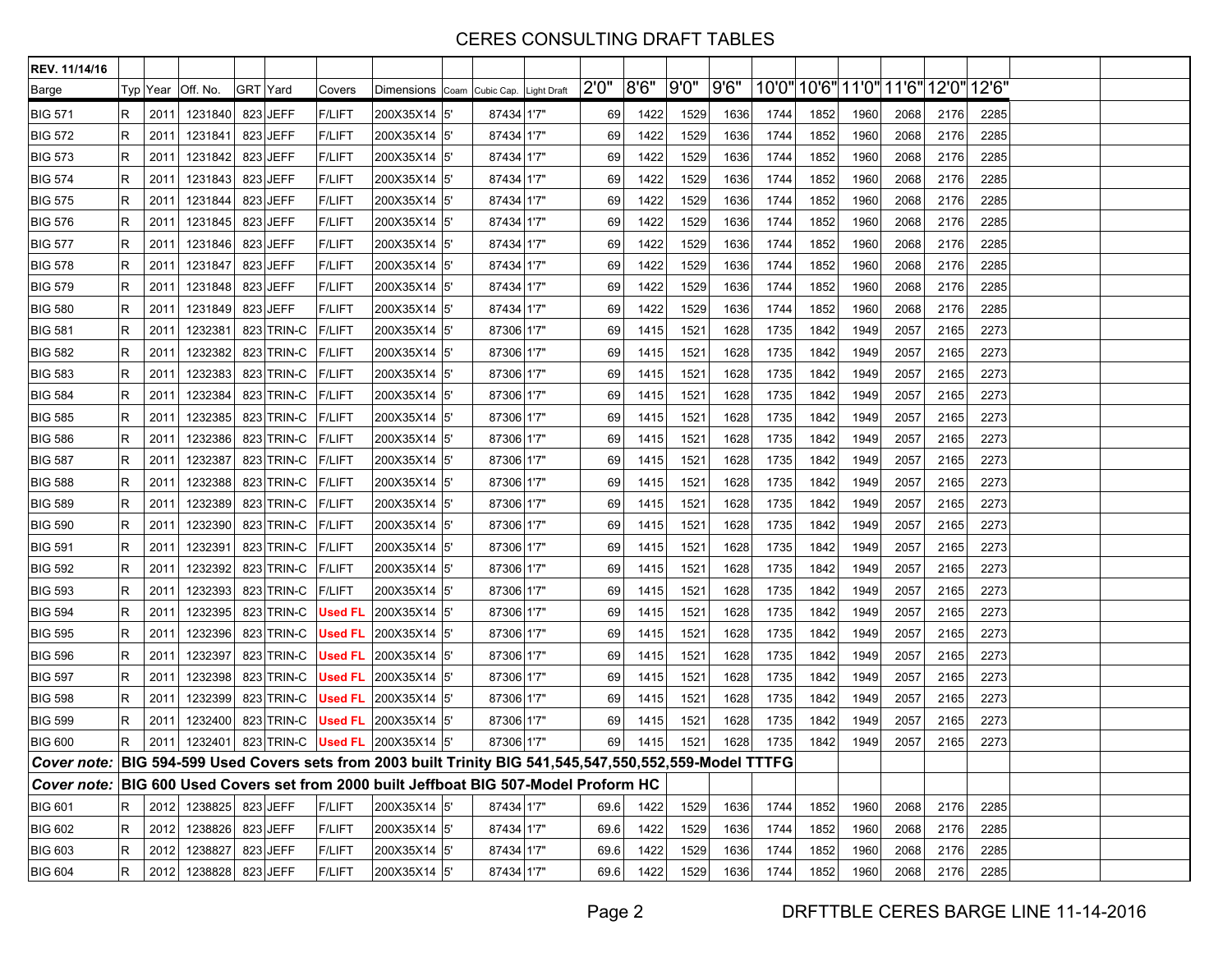| REV. 11/14/16      |   |      |                              |          |                      |                |                                                                                          |            |       |       |       |      |      |      |                                     |      |      |      |  |
|--------------------|---|------|------------------------------|----------|----------------------|----------------|------------------------------------------------------------------------------------------|------------|-------|-------|-------|------|------|------|-------------------------------------|------|------|------|--|
| Barge              |   |      | Typ Year   Off. No.          | GRT Yard |                      | Covers         | Dimensions Coam Cubic Cap. Light Draft                                                   |            | 2'0'' | 8'6'' | 9'0'' | 9'6" |      |      | 10'0" 10'6" 11'0" 11'6" 12'0" 12'6" |      |      |      |  |
| <b>BIG 605</b>     | R | 2012 | 1238829                      |          | 823 JEFF             | <b>F/LIFT</b>  | 200X35X14 5                                                                              | 87434 1'7" | 69.6  | 1422  | 1529  | 1636 | 1744 | 1852 | 1960                                | 2068 | 2176 | 2285 |  |
| <b>BIG 606</b>     | R | 2012 | 1238830                      |          | 823 JEFF             | <b>F/LIFT</b>  | 200X35X14 5                                                                              | 87434 1'7" | 69.6  | 1422  | 1529  | 1636 | 1744 | 1852 | 1960                                | 2068 | 2176 | 2285 |  |
| <b>BIG 607</b>     | R | 2012 | 1238831                      |          | 823 JEFF             | <b>F/LIFT</b>  | 200X35X14 5'                                                                             | 87434 1'7" | 69.6  | 1422  | 1529  | 1636 | 1744 | 1852 | 1960                                | 2068 | 2176 | 2285 |  |
| <b>BIG 608</b>     | R | 2012 | 1238832                      |          | 823 JEFF             | <b>F/LIFT</b>  | 200X35X14 5                                                                              | 87434 1'7" | 69.6  | 1422  | 1529  | 1636 | 1744 | 1852 | 1960                                | 2068 | 2176 | 2285 |  |
| <b>BIG 609</b>     | R | 2012 | 1238833                      |          | 823 JEFF             | <b>Used FL</b> | 200X35X14 5                                                                              | 87434 1'7" | 69.6  | 1422  | 1529  | 1636 | 1744 | 1852 | 1960                                | 2068 | 2176 | 2285 |  |
| <b>BIG 610</b>     | R | 2012 | 1238834                      |          | 823 JEFF             | <b>Used FL</b> | 200X35X14 5                                                                              | 87434 1'7" | 69.6  | 1422  | 1529  | 1636 | 1744 | 1852 | 1960                                | 2068 | 2176 | 2285 |  |
| <b>Cover note:</b> |   |      |                              |          |                      |                | BIG 609-610 Used Covers set from 2000 built Jeffboat BIG 504 or BIG 508-Model Proform HC |            |       |       |       |      |      |      |                                     |      |      |      |  |
| <b>BIG 611</b>     | R | 2014 | 1254032                      |          | 823 TRIN-C <b>FL</b> |                | 200X35X14 5                                                                              | 87306 1'7" | 69    | 1415  | 1521  | 1628 | 1735 | 1842 | 1949                                | 2057 | 2165 | 2274 |  |
| <b>BIG 612</b>     | R | 2014 | 1254033                      |          | 823 TRIN-C <b>FL</b> |                | 200X35X14 5                                                                              | 87306 1'7" | 69    | 1415  | 1521  | 1628 | 1735 | 1842 | 1949                                | 2057 | 2165 | 2274 |  |
| <b>BIG 613</b>     | R | 2014 | 1254034                      |          | 823 TRIN-C <b>FL</b> |                | 200X35X14 5                                                                              | 87306 1'7" | 69    | 1415  | 1521  | 1628 | 1735 | 1842 | 1949                                | 2057 | 2165 | 2274 |  |
| <b>BIG 614</b>     | R | 2014 | 1254035                      |          | 823 TRIN-C <b>FL</b> |                | 200X35X14 5                                                                              | 87306 1'7" | 69    | 1415  | 1521  | 1628 | 1735 | 1842 | 1949                                | 2057 | 2165 | 2274 |  |
| <b>BIG 615</b>     | R | 2014 | 1254036                      |          | 823 TRIN-C <b>FL</b> |                | 200X35X14 5'                                                                             | 87306 1'7" | 69    | 1415  | 1521  | 1628 | 1735 | 1842 | 1949                                | 2057 | 2165 | 2274 |  |
| <b>BIG 616</b>     | R | 2014 | 1254037                      |          | 823 TRIN-C <b>FL</b> |                | 200X35X14 5                                                                              | 87306 1'7" | 69    | 1415  | 1521  | 1628 | 1735 | 1842 | 1949                                | 2057 | 2165 | 2274 |  |
| <b>BIG 617</b>     | R | 2014 | 1254038                      |          | 823 TRIN-C <b>FL</b> |                | 200X35X14 5                                                                              | 87306 1'7" | 69    | 1415  | 1521  | 1628 | 1735 | 1842 | 1949                                | 2057 | 2165 | 2274 |  |
| <b>BIG 618</b>     | R | 2014 | 1254039                      |          | 823 TRIN-C <b>FL</b> |                | 200X35X14 5                                                                              | 87306 1'7" | 69    | 1415  | 1521  | 1628 | 1735 | 1842 | 1949                                | 2057 | 2165 | 2274 |  |
| <b>BIG 619</b>     | R | 2014 | 1254040                      |          | 823 TRIN-C FL        |                | 200X35X14 5'                                                                             | 87306 1'7" | 69    | 1415  | 1521  | 1628 | 1735 | 1842 | 1949                                | 2057 | 2165 | 2274 |  |
| <b>BIG 620</b>     | R | 2014 | 1254041                      |          | 823 TRIN-C <b>FL</b> |                | 200X35X14 5                                                                              | 87306 1'7" | 69    | 1415  | 1521  | 1628 | 1735 | 1842 | 1949                                | 2057 | 2165 | 2274 |  |
| <b>BIG 621</b>     | R | 2014 | 1254042                      |          | 823 TRIN-C <b>FL</b> |                | 200X35X14 5                                                                              | 87306 1'7" | 69    | 1415  | 1521  | 1628 | 1735 | 1842 | 1949                                | 2057 | 2165 | 2274 |  |
| <b>BIG 622</b>     | R | 2014 | 1254043                      |          | 823 TRIN-C FL        |                | 200X35X14 5'                                                                             | 87306 1'7" | 69    | 1415  | 1521  | 1628 | 1735 | 1842 | 1949                                | 2057 | 2165 | 2274 |  |
| <b>BIG 623</b>     | R | 2014 | 1254044                      |          | 823 TRIN-C FL        |                | 200X35X14 5                                                                              | 87306 1'7" | 69    | 1415  | 1521  | 1628 | 1735 | 1842 | 1949                                | 2057 | 2165 | 2274 |  |
| <b>BIG 624</b>     | R | 2014 | 1254045                      |          | 823 TRIN C <b>FL</b> |                | 200X35X14 5                                                                              | 87306 1'7" | 69    | 1415  | 1521  | 1628 | 1735 | 1842 | 1949                                | 2057 | 2165 | 2274 |  |
| <b>BIG 625</b>     | R | 2014 | 1254046                      |          | 823 TRIN-C <b>FL</b> |                | 200X35X14 5'                                                                             | 87306 1'7" | 69    | 1415  | 1521  | 1628 | 1735 | 1842 | 1949                                | 2057 | 2165 | 2274 |  |
| <b>BIG 626</b>     | R | 2014 | 1254047                      |          | 823 TRIN-C <b>FL</b> |                | 200X35X14 5'                                                                             | 87306 1'7" | 69    | 1415  | 1521  | 1628 | 1735 | 1842 | 1949                                | 2057 | 2165 | 2274 |  |
| <b>BIG 627</b>     | R | 2014 | 1254048                      |          | 823 TRIN-C <b>FL</b> |                | 200X35X14 5                                                                              | 87306 1'7" | 69    | 1415  | 1521  | 1628 | 1735 | 1842 | 1949                                | 2057 | 2165 | 2274 |  |
| <b>BIG 628</b>     | R | 2014 | 1254049                      |          | 823 TRIN-C <b>FL</b> |                | 200X35X14 5'                                                                             | 87306 1'7" | 69    | 1415  | 1521  | 1628 | 1735 | 1842 | 1949                                | 2057 | 2165 | 2274 |  |
| <b>BIG 629</b>     | R | 2014 | 1254050                      |          | 823 TRIN-C <b>FL</b> |                | 200X35X14 5                                                                              | 87306 1'7" | 69    | 1415  | 1521  | 1628 | 1735 | 1842 | 1949                                | 2057 | 2165 | 2274 |  |
| <b>BIG 630</b>     | R | 2014 | 1254051                      |          | 823 TRIN-C <b>FL</b> |                | 200X35X14 5                                                                              | 87306 1'7" | 69    | 1415  | 1521  | 1628 | 1735 | 1842 | 1949                                | 2057 | 2165 | 2274 |  |
| <b>BIG 631</b>     | R | 2014 | 1255612                      |          | 823 TRIN-C <b>FL</b> |                | 200X35X14 5'                                                                             | 87306 1'7" | 69    | 1415  | 1521  | 1628 | 1735 | 1842 | 1949                                | 2057 | 2165 | 2274 |  |
| <b>BIG 632</b>     | R | 2014 | 1255613                      |          | 823 TRIN-C <b>FL</b> |                | 200X35X14 5'                                                                             | 87306 1'7" | 69    | 1415  | 1521  | 1628 | 1735 | 1842 | 1949                                | 2057 | 2165 | 2274 |  |
| <b>BIG 633</b>     | R | 2014 | 1255614                      |          | 823 TRIN-C <b>FL</b> |                | 200X35X14 5                                                                              | 87306 1'7" | 69    | 1415  | 1521  | 1628 | 1735 | 1842 | 1949                                | 2057 | 2165 | 2274 |  |
| <b>BIG 634</b>     | R | 2014 | 1255615 823 TRIN-C <b>FL</b> |          |                      |                | 200X35X14 5                                                                              | 87306 1'7" | 69    | 1415  | 1521  | 1628 | 1735 | 1842 | 1949                                | 2057 | 2165 | 2274 |  |
| <b>BIG 635</b>     | R | 2014 | 1255616                      |          | 823 TRIN-C <b>FL</b> |                | 200X35X14 5'                                                                             | 87306 1'7" | 69    | 1415  | 1521  | 1628 | 1735 | 1842 | 1949                                | 2057 | 2165 | 2274 |  |
| <b>BIG 636</b>     | R | 2014 | 1255617                      |          | 823 TRIN-C <b>FL</b> |                | 200X35X14 5'                                                                             | 87306 1'7" | 69    | 1415  | 1521  | 1628 | 1735 | 1842 | 1949                                | 2057 | 2165 | 2274 |  |
| <b>BIG 637</b>     | R | 2015 | 1257604                      |          | 823 TRIN-PA FL       |                | 200X35X14 5'                                                                             | 87306 1'7" | 78    | 1424  | 1530  | 1637 | 1744 | 1851 | 1958                                | 2066 | 2174 | 2283 |  |
| <b>BIG 638</b>     | R | 2015 | 1257605                      |          | 823 TRIN-PA FL       |                | 200X35X14 5'                                                                             | 87306 1'7" | 78    | 1424  | 1530  | 1637 | 1744 | 1851 | 1958                                | 2066 | 2174 | 2283 |  |
| <b>BIG 639</b>     | R |      | 2015 1257606 823 TRIN-PA FL  |          |                      |                | 200X35X14 5'                                                                             | 87306 1'7" | 78    | 1424  | 1530  | 1637 | 1744 | 1851 | 1958                                | 2066 | 2174 | 2283 |  |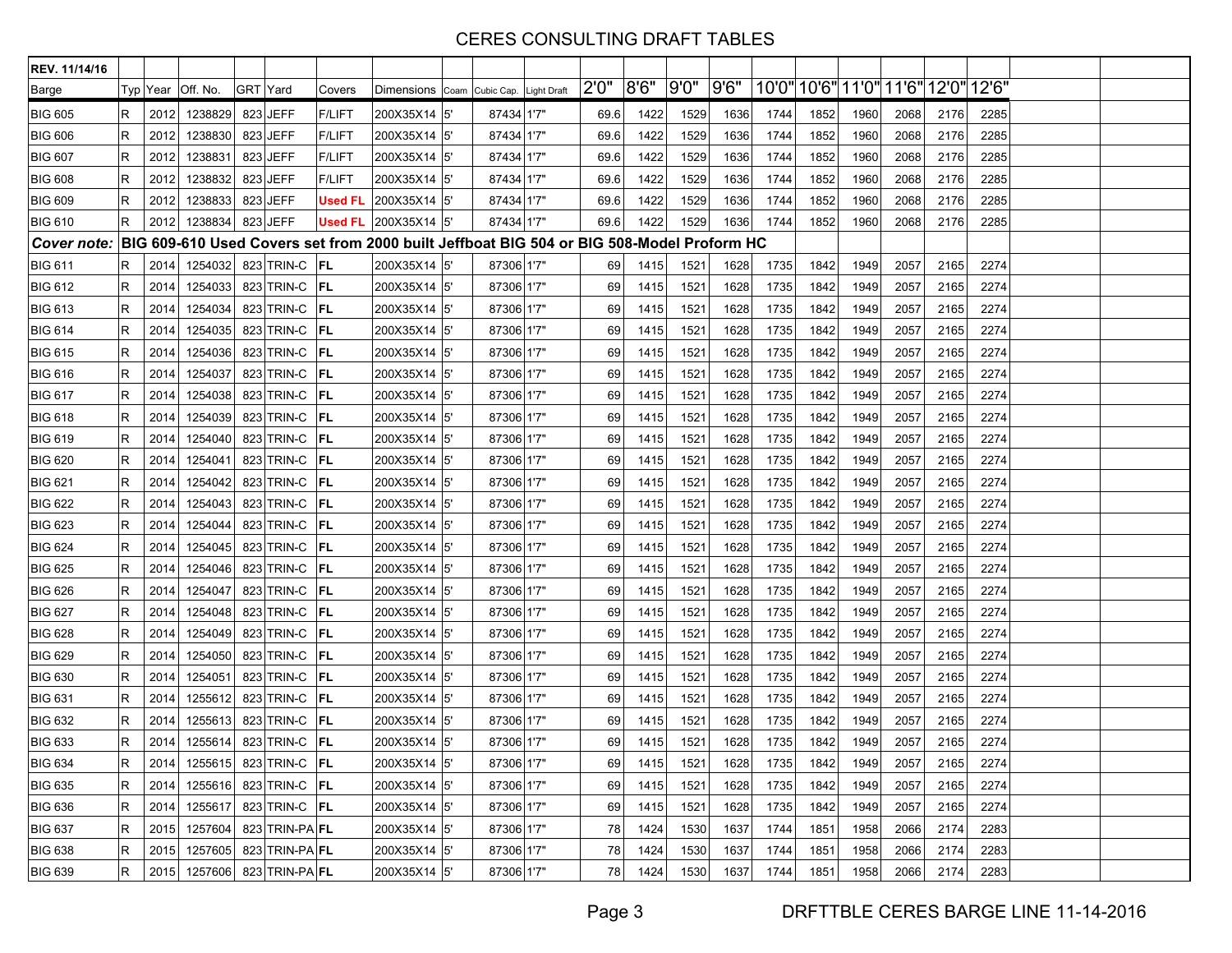| REV. 11/14/16  |                |          |          |                       |               |               |                                        |       |      |      |      |                               |      |      |      |      |       |  |
|----------------|----------------|----------|----------|-----------------------|---------------|---------------|----------------------------------------|-------|------|------|------|-------------------------------|------|------|------|------|-------|--|
| Barge          |                | Typ Year | Off. No. | GRT Yard              | Covers        |               | Dimensions Coam Cubic Cap. Light Draft | 2'0'' | 8'6" | 9'0" | 9'6" | 10'0" 10'6" 11'0" 11'6" 12'0" |      |      |      |      | 12'6" |  |
| <b>BIG 640</b> | R              | 2015     | 1257607  | 823 TRIN-PA FL        |               | 200X35X14 5'  | 87306 1'7"                             | 78    | 1424 | 1530 | 1637 | 1744                          | 1851 | 1958 | 2066 | 2174 | 2283  |  |
| <b>BIG 641</b> | R              | 2015     | 1257608  | 823 TRIN-PA FL        |               | 200X35X14 5'  | 87306 1'7"                             | 78    | 1424 | 1530 | 1637 | 1744                          | 1851 | 1958 | 2066 | 2174 | 2283  |  |
| <b>BIG 642</b> | $\overline{R}$ | 2015     | 1258360  | 823 TRIN-C <b>FL</b>  |               | 200X35X14 5'  | 87306 1'7"                             | 78    | 1424 | 1530 | 1637 | 1744                          | 1851 | 1958 | 2066 | 2174 | 2283  |  |
| <b>BIG 643</b> | R              | 2015     | 1258361  | 823 TRIN-C <b>FL</b>  |               | 200X35X14 5'  | 87306 1'7"                             | 78    | 1424 | 1530 | 1637 | 1744                          | 1851 | 1958 | 2066 | 2174 | 2283  |  |
| <b>BIG 644</b> | R              | 2015     | 1258362  | 823 TRIN-C            | <b>FL</b>     | 200X35X14 5'  | 87306 1'7"                             | 78    | 1424 | 1530 | 1637 | 1744                          | 1851 | 1958 | 2066 | 2174 | 2283  |  |
| <b>BIG 645</b> | $\mathsf R$    | 2015     | 1258363  | 823 TRIN-C <b>FL</b>  |               | 200X35X14 5'  | 87306 1'7"                             | 78    | 1424 | 1530 | 1637 | 1744                          | 1851 | 1958 | 2066 | 2174 | 2283  |  |
| <b>BIG 646</b> | $\mathsf R$    | 2015     | 1258364  | 823 TRIN-C            | <b>FL</b>     | 200X35X14 5'  | 87306 1'7"                             | 78    | 1424 | 1530 | 1637 | 1744                          | 1851 | 1958 | 2066 | 2174 | 2283  |  |
| <b>BIG 647</b> | R              | 2015     | 1258365  | 823 TRIN-C            | IFL.          | 200X35X14 5'  | 87306 1'7"                             | 78    | 1424 | 1530 | 1637 | 1744                          | 1851 | 1958 | 2066 | 2174 | 2283  |  |
| <b>BIG 648</b> | $\mathsf R$    | 2015     | 1258366  | 823 TRIN-C <b>FL</b>  |               | 200X35X14 5'  | 87306 1'7"                             | 78    | 1424 | 1530 | 1637 | 1744                          | 1851 | 1958 | 2066 | 2174 | 2283  |  |
| <b>BIG 649</b> | $\mathsf R$    | 2015     | 1258367  | 823 TRIN-C            | FL            | 200X35X14 5'  | 87306 1'7"                             | 78    | 1424 | 1530 | 1637 | 1744                          | 1851 | 1958 | 2066 | 2174 | 2283  |  |
| <b>BIG 650</b> | $\mathsf R$    | 2015     | 1258368  | 823 TRIN-C FL         |               | 200X35X14 5'  | 87306 1'7"                             | 78    | 1424 | 1530 | 1637 | 1744                          | 1851 | 1958 | 2066 | 2174 | 2283  |  |
| <b>BIG 651</b> | R              | 2015     | 1258369  | 823 TRIN-C            | <b>FL</b>     | 200X35X14 5'  | 87306 1'7"                             | 78    | 1424 | 1530 | 1637 | 1744                          | 1851 | 1958 | 2066 | 2174 | 2283  |  |
| <b>BIG 652</b> | $\mathsf R$    | 2015     | 1258370  | 823 TRIN-C            | FL            | 200X35X14 5'  | 87306 1'7"                             | 78    | 1424 | 1530 | 1637 | 1744                          | 1851 | 1958 | 2066 | 2174 | 2283  |  |
| <b>BIG 653</b> | $\mathsf R$    | 2015     | 1258371  | 823 TRIN-C            | <b>FL</b>     | 200X35X14 5'  | 87306 1'7"                             | 78    | 1424 | 1530 | 1637 | 1744                          | 1851 | 1958 | 2066 | 2174 | 2283  |  |
| <b>BIG 654</b> | R              | 2015     | 1258372  | 823 TRIN-C            | <b>FL</b>     | 200X35X14 5'  | 87306 1'7"                             | 78    | 1424 | 1530 | 1637 | 1744                          | 1851 | 1958 | 2066 | 2174 | 2283  |  |
| <b>BIG 655</b> | $\mathsf R$    | 2015     | 1258373  | 823 TRIN-C            | FL            | 200X35X14 5'  | 87306 1'7"                             | 78    | 1424 | 1530 | 1637 | 1744                          | 1851 | 1958 | 2066 | 2174 | 2283  |  |
| <b>BIG 656</b> | $\mathsf R$    | 2015     | 1258374  | 823 TRIN-C <b>FL</b>  |               | 200X35X14 5'  | 87306 1'7"                             | 78    | 1424 | 1530 | 1637 | 1744                          | 1851 | 1958 | 2066 | 2174 | 2283  |  |
| <b>BIG 657</b> | $\mathsf R$    | 2015     | 1258375  | 823 TRIN-C <b>FL</b>  |               | 200X35X14  5' | 87306 1'7"                             | 78    | 1424 | 1530 | 1637 | 1744                          | 1851 | 1958 | 2066 | 2174 | 2283  |  |
| <b>BIG 658</b> | $\mathsf R$    | 2015     | 1258376  | 823 TRIN-C            | FL            | 200X35X14 5'  | 87306 1'7"                             | 78    | 1424 | 1530 | 1637 | 1744                          | 1851 | 1958 | 2066 | 2174 | 2283  |  |
| <b>BIG 659</b> | $\mathsf R$    | 2015     | 1258377  | 823 TRIN-C <b>FL</b>  |               | 200X35X14 5'  | 87306 1'7"                             | 78    | 1424 | 1530 | 1637 | 1744                          | 1851 | 1958 | 2066 | 2174 | 2283  |  |
| <b>BIG 660</b> | R              | 2015     | 1258378  | 823 TRIN-C            | FL            | 200X35X14  5' | 87306 1'7"                             | 78    | 1424 | 1530 | 1637 | 1744                          | 1851 | 1958 | 2066 | 2174 | 2283  |  |
| <b>BIG 661</b> | R              | 2015     | 1258379  | 823 TRIN-C            | FL            | 200X35X14 5'  | 87306 1'7"                             | 78    | 1424 | 1530 | 1637 | 1744                          | 1851 | 1958 | 2066 | 2174 | 2283  |  |
| <b>BIG 662</b> | $\mathsf R$    | 2016     | 1268030  | 823 JEFF              | <b>F/LIFT</b> | 200X35X14 5   | 87434 1'7"                             | 69    | 1422 | 1529 | 1636 | 1744                          | 1852 | 1960 | 2068 | 2176 | 2285  |  |
| <b>BIG 663</b> | R              | 2016     | 1268031  | 823 JEFF              | <b>F/LIFT</b> | 200X35X14 5'  | 87434 1'7"                             | 69    | 1422 | 1529 | 1636 | 1744                          | 1852 | 1960 | 2068 | 2176 | 2285  |  |
| <b>BIG 664</b> | R              | 2016     | 1268032  | 823 JEFF              | <b>F/LIFT</b> | 200X35X14 5'  | 87434 1'7"                             | 69    | 1422 | 1529 | 1636 | 1744                          | 1852 | 1960 | 2068 | 2176 | 2285  |  |
| <b>BIG 665</b> | $\mathsf R$    | 2016     | 1268033  | 823 JEFF              | <b>F/LIFT</b> | 200X35X14 5'  | 87434 1'7"                             | 69    | 1422 | 1529 | 1636 | 1744                          | 1852 | 1960 | 2068 | 2176 | 2285  |  |
| <b>BIG 666</b> | $\mathsf R$    | 2016     | 1268034  | 823 JEFF              | <b>F/LIFT</b> | 200X35X14 5'  | 87434 1'7"                             | 69    | 1422 | 1529 | 1636 | 1744                          | 1852 | 1960 | 2068 | 2176 | 2285  |  |
| <b>BIG 667</b> | R              | 2016     | 1268035  | 823 JEFF              | <b>F/LIFT</b> | 200X35X14 5'  | 87434 1'7"                             | 69    | 1422 | 1529 | 1636 | 1744                          | 1852 | 1960 | 2068 | 2176 | 2285  |  |
| <b>BIG 668</b> | R              | 2016     | 1268036  | 823 JEFF              | <b>F/LIFT</b> | 200X35X14     | <sup>5'</sup><br>87434 1'7"            | 69    | 1422 | 1529 | 1636 | 1744                          | 1852 | 1960 | 2068 | 2176 | 2285  |  |
| <b>BIG 669</b> | $\mathsf R$    | 2016     | 1268037  | 823 JEFF              | <b>F/LIFT</b> | 200X35X14 5'  | 87434 1'7"                             | 69    | 1422 | 1529 | 1636 | 1744                          | 1852 | 1960 | 2068 | 2176 | 2285  |  |
| <b>BIG 670</b> | R              |          |          | 2016 1268038 823 JEFF | F/LIFT        | 200X35X14 5   | 87434 1'7"                             | 69    | 1422 | 1529 | 1636 | 1744                          | 1852 | 1960 | 2068 | 2176 | 2285  |  |
| <b>BIG 671</b> | $\mathsf R$    | 2016     | 1268039  | 823 JEFF              | <b>F/LIFT</b> | 200X35X14 5'  | 87434 1'7"                             | 69    | 1422 | 1529 | 1636 | 1744                          | 1852 | 1960 | 2068 | 2176 | 2285  |  |
| <b>BIG 672</b> | $\mathsf R$    | 2016     |          | 1268040 823 JEFF      | <b>F/LIFT</b> | 200X35X14 5'  | 87434 1'7"                             | 69    | 1422 | 1529 | 1636 | 1744                          | 1852 | 1960 | 2068 | 2176 | 2285  |  |
| <b>BIG 673</b> | $\mathsf R$    | 2016     | 1268041  | 823 JEFF              | F/LIFT        | 200X35X14 5'  | 87434 1'7"                             | 69    | 1422 | 1529 | 1636 | 1744                          | 1852 | 1960 | 2068 | 2176 | 2285  |  |
| <b>BIG 674</b> | $\mathsf R$    | 2016     | 1268042  | 823 JEFF              | <b>F/LIFT</b> | 200X35X14 5'  | 87434 1'7"                             | 69    | 1422 | 1529 | 1636 | 1744                          | 1852 | 1960 | 2068 | 2176 | 2285  |  |
| <b>BIG 675</b> | $\mathsf R$    |          |          | 2016 1268043 823 JEFF | <b>F/LIFT</b> | 200X35X14 5'  | 87434 1'7"                             | 69    | 1422 | 1529 | 1636 | 1744                          | 1852 | 1960 | 2068 | 2176 | 2285  |  |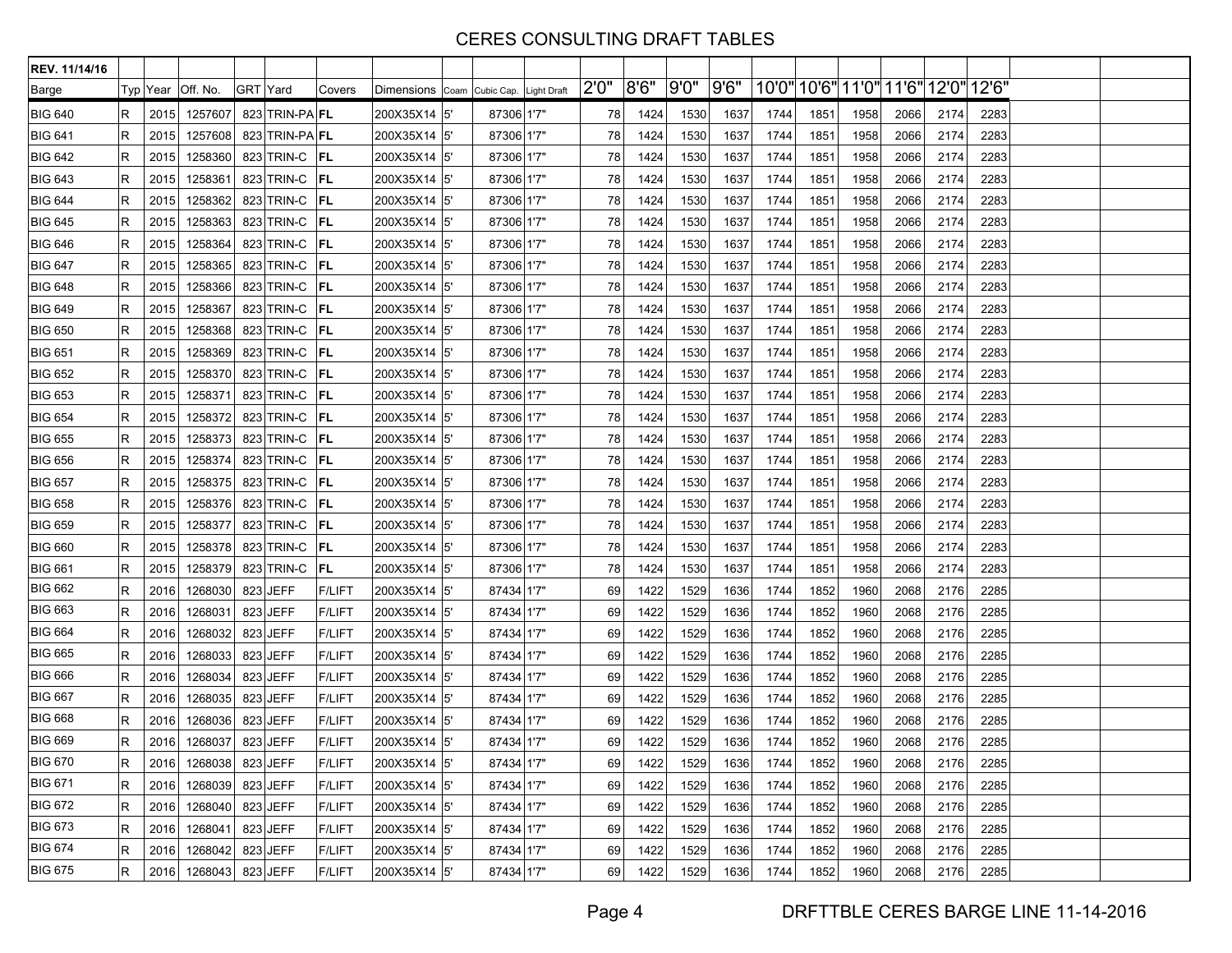| REV. 11/14/16                                                                                                  |    |      |                     |          |            |                |                                                   |     |            |                |                 |       |      |                                                 |      |      |      |                                     |      |      |  |
|----------------------------------------------------------------------------------------------------------------|----|------|---------------------|----------|------------|----------------|---------------------------------------------------|-----|------------|----------------|-----------------|-------|------|-------------------------------------------------|------|------|------|-------------------------------------|------|------|--|
| Barge                                                                                                          |    |      | Typ Year   Off. No. | GRT Yard |            | Covers         | Dimensions Coam Cubic Cap. Light Draft            |     |            |                | 2'0''           | 8'6'' | 9'0" | 9'6''                                           |      |      |      | 10'0" 10'6" 11'0" 11'6" 12'0" 12'6" |      |      |  |
| <b>BIG 676</b>                                                                                                 | R  | 2016 | 1268044             |          | 823 JEFF   | <b>F/LIFT</b>  | 200X35X14 5                                       |     | 87434 1'7" |                | 69              | 1422  | 1529 | 1636                                            | 1744 | 1852 | 1960 | 2068                                | 2176 | 2285 |  |
| <b>BIG 677</b>                                                                                                 | R  | 2016 | 1268045             |          | 823 JEFF   | <b>F/LIFT</b>  | 200X35X14 5'                                      |     | 87434 1'7" |                | 69              | 1422  | 1529 | 1636                                            | 1744 | 1852 | 1960 | 2068                                | 2176 | 2285 |  |
| <b>BIG 678</b>                                                                                                 | R  | 2016 | 1268046             |          | 823 JEFF   | <b>F/LIFT</b>  | 200X35X14 5                                       |     | 87434 1'7" |                | 69              | 1422  | 1529 | 1636                                            | 1744 | 1852 | 1960 | 2068                                | 2176 | 2285 |  |
| <b>BIG 679</b>                                                                                                 | R  | 2016 | 1268047             |          | 823 JEFF   | <b>F/LIFT</b>  | 200X35X14 5                                       |     | 87434 1'7" |                | 69              | 1422  | 1529 | 1636                                            | 1744 | 1852 | 1960 | 2068                                | 2176 | 2285 |  |
| <b>BIG 680</b>                                                                                                 | R  | 2016 | 1268048             |          | 823 JEFF   | <b>F/LIFT</b>  | 200X35X14 5                                       |     | 87434 1'7" |                | 69              | 1422  | 1529 | 1636                                            | 1744 | 1852 | 1960 | 2068                                | 2176 | 2285 |  |
| <b>BIG 681</b>                                                                                                 | R  | 2016 | 1268049             |          | 823 JEFF   | <b>F/LIFT</b>  | 200X35X14 5'                                      |     | 87434 1'7" |                | 69              | 1422  | 1529 | 1636                                            | 1744 | 1852 | 1960 | 2068                                | 2176 | 2285 |  |
| <b>BIG 682</b>                                                                                                 | R  | 2016 | 1268050             |          | 823 JEFF   | <b>F/LIFT</b>  | 200X35X14 5                                       |     | 87434 1'7" |                | 69              | 1422  | 1529 | 1636                                            | 1744 | 1852 | 1960 | 2068                                | 2176 | 2285 |  |
| <b>BIG 683</b>                                                                                                 | R  | 2016 | 1268051             |          | 823 JEFF   | <b>F/LIFT</b>  | 200X35X14 5                                       |     | 87434 1'7" |                | 69              | 1422  | 1529 | 1636                                            | 1744 | 1852 | 1960 | 2068                                | 2176 | 2285 |  |
| <b>BIG 684</b>                                                                                                 | R  | 2016 | 1268052             |          | 823 JEFF   | <b>F/LIFT</b>  | 200X35X14 5                                       |     | 87434 1'7" |                | 69              | 1422  | 1529 | 1636                                            | 1744 | 1852 | 1960 | 2068                                | 2176 | 2285 |  |
| <b>BIG 685</b>                                                                                                 | R  | 2016 | 1268053             |          | 823 JEFF   | <b>F/LIFT</b>  | 200X35X14 5                                       |     | 87434 1'7" |                | 69              | 1422  | 1529 | 1636                                            | 1744 | 1852 | 1960 | 2068                                | 2176 | 2285 |  |
| <b>BIG 686</b>                                                                                                 | R  | 2016 | 1268054             |          | 823 JEFF   | <b>F/LIFT</b>  | 200X35X14 5'                                      |     | 87434 1'7" |                | 69              | 1422  | 1529 | 1636                                            | 1744 | 1852 | 1960 | 2068                                | 2176 | 2285 |  |
| <b>BIG 687</b>                                                                                                 | R  | 2016 | 1269417 823 JEFF    |          |            | <b>F/LIFT</b>  | 200X35X14 5                                       |     | 87434 1'7" |                | 69              | 1422  | 1529 | 1636                                            | 1744 | 1852 | 1960 | 2068                                | 2176 | 2285 |  |
| <b>BIG 688</b>                                                                                                 | R  | 2016 | 1269418             |          | 823 JEFF   | <b>F/LIFT</b>  | 200X35X14 5                                       |     | 87434 1'7" |                | 69              | 1422  | 1529 | 1636                                            | 1744 | 1852 | 1960 | 2068                                | 2176 | 2285 |  |
| <b>BIG 689</b>                                                                                                 | R  | 2016 | 1269419 823 JEFF    |          |            | <b>F/LIFT</b>  | 200X35X14 5                                       |     | 87434 1'7" |                | 69              | 1422  | 1529 | 1636                                            | 1744 | 1852 | 1960 | 2068                                | 2176 | 2285 |  |
| <b>BIG 690</b>                                                                                                 | R  | 2016 | 1269420 823 JEFF    |          |            | <b>F/LIFT</b>  | 200X35X14 5                                       |     | 87434 1'7" |                | 69              | 1422  | 1529 | 1636                                            | 1744 | 1852 | 1960 | 2068                                | 2176 | 2285 |  |
| <b>BIG 691</b>                                                                                                 | R  | 2016 | 1273806 823 JEFF    |          |            | <b>F/LIFT</b>  | 200X35X14 5                                       |     | 87434 1'7" |                | 69              | 1422  | 1529 | 1636                                            | 1744 | 1852 | 1960 | 2068                                | 2176 | 2285 |  |
| <b>BIG 692</b>                                                                                                 | R  | 2016 | 1273807             |          | 823 JEFF   | <b>F/LIFT</b>  | 200X35X14 5                                       |     | 87434 1'7" |                | 69              | 1422  | 1529 | 1636                                            | 1744 | 1852 | 1960 | 2068                                | 2176 | 2285 |  |
| <b>BIG 693</b>                                                                                                 | R  | 2016 | 1273808 823 JEFF    |          |            | <b>F/LIFT</b>  | 200X35X14 5'                                      |     | 87434 1'7" |                | 69              | 1422  | 1529 | 1636                                            | 1744 | 1852 | 1960 | 2068                                | 2176 | 2285 |  |
| <b>BIG 694</b>                                                                                                 | R  | 2016 | 1273809             |          | 823 JEFF   | <b>F/LIFT</b>  | 200X35X14 5                                       |     | 87434 1'7" |                | 69              | 1422  | 1529 | 1636                                            | 1744 | 1852 | 1960 | 2068                                | 2176 | 2285 |  |
| <b>BIG 695</b>                                                                                                 | R  | 2016 | 1273810             |          | 823 JEFF   | <b>F/LIFT</b>  | 200X35X14 5                                       |     | 87434 1'7" |                | 69              | 1422  | 1529 | 1636                                            | 1744 | 1852 | 1960 | 2068                                | 2176 | 2285 |  |
| <b>BIG 696</b>                                                                                                 | R  | 2016 | 1273811 823 JEFF    |          |            | <b>F/LIFT</b>  | 200X35X14 5'                                      |     | 87434 1'7" |                | 69              | 1422  | 1529 | 1636                                            | 1744 | 1852 | 1960 | 2068                                | 2176 | 2285 |  |
| <b>BIG 697</b>                                                                                                 | R  | 2016 | 1273812 823 JEFF    |          |            | <b>F/LIFT</b>  | 200X35X14 5'                                      |     | 87434 1'7" |                | 69              | 1422  | 1529 | 1636                                            | 1744 | 1852 | 1960 | 2068                                | 2176 | 2285 |  |
| <b>BIG 698</b>                                                                                                 | R  | 2016 | 1273813             |          | 823 JEFF   | <b>F/LIFT</b>  | 200X35X14 5                                       |     | 87434 1'7" |                | 69              | 1422  | 1529 | 1636                                            | 1744 | 1852 | 1960 | 2068                                | 2176 | 2285 |  |
| <b>BIG 699</b>                                                                                                 | R  | 2016 | 1273814             |          | 823 JEFF   | <b>F/LIFT</b>  | 200X35X14 5                                       |     | 87434 1'7" |                | 69              | 1422  | 1529 | 1636                                            | 1744 | 1852 | 1960 | 2068                                | 2176 | 2285 |  |
| BIG 701B-730B                                                                                                  | IΒ | 2003 | 1143983             |          | 823 TRIN-C | <b>F/LIFT</b>  | 200X35X14 5                                       |     | 95158 1'6  |                | 105             | 1525  | 1635 | 1744                                            | 1854 | 1963 | 2072 | 2182                                | 229' | 2400 |  |
| BIG 701B-730B B                                                                                                |    | 2003 |                     |          |            |                | <b>NOTE-NOW OPERATED BY CCI</b>                   |     |            |                |                 |       |      |                                                 |      |      |      |                                     |      |      |  |
| <b>BIG 731B</b>                                                                                                | В  | 2010 | 1226863             |          | 823 JEFF   | <b>Used FL</b> | 200x35x14                                         | l5' |            | 94615 1'6.972" | 92              | 1514  | 1623 | 1732                                            | 1842 | 1951 | 2060 | 2170                                | 2279 | 2388 |  |
| <b>BIG 732B</b>                                                                                                | В  | 2010 | 1226864             |          | 823 JEFF   | <b>Used FL</b> | 200x35x14                                         | 5'  |            | 94615 1'6.972" | 92              | 1514  | 1623 | 1732                                            | 1842 | 1951 | 2060 | 2170                                | 2279 | 2388 |  |
| <b>BIG 733B</b>                                                                                                | в  | 2010 | 1226865             |          | 823 JEFF   | Used FL        | 200x35x14                                         | 5'  |            | 94615 1'6.972" | 92              | 1514  | 1623 | 1732                                            | 1842 | 1951 | 2060 | 2170                                | 2279 | 2388 |  |
| <b>BIG 734B</b>                                                                                                | B  | 2010 | 1226866             |          | 823 JEFF   | Used FL_       | 200x35x14                                         |     |            | 94615 1'6.972" | 92              | 1514  | 1623 | 1732                                            | 1842 | 1951 | 2060 | 2170                                | 2279 | 2388 |  |
| <b>BIG 735B</b>                                                                                                |    |      |                     |          |            |                | 2010 1226867 823 JEFF <b>Used FL</b> 200x35x14 5' |     |            | 94615 1'6.972" |                 |       |      | 92 1514 1623 1732 1842 1951 2060 2170 2279 2388 |      |      |      |                                     |      |      |  |
| Cover note: BIG 731B-735B Used Covers sets from 1995 built Trinity BIG 9601B; 9602B; 9603B; 9604B; 9605B-Model |    |      |                     |          |            |                |                                                   |     |            |                |                 |       |      |                                                 |      |      |      |                                     |      |      |  |
| <b>BIG 736B</b>                                                                                                | В  |      | 2010 1230243        |          | 823 JEFF   | <b>F/LIFT</b>  | 200x35x14 5'                                      |     |            | 94615 1'6.972" | 92              | 1514  | 1623 | 1732                                            | 1842 | 1951 | 2060 | 2170                                | 2279 | 2388 |  |
| <b>BIG 737B</b>                                                                                                | В  | 2010 | 1230244             |          | 823 JEFF   | F/LIFT         | 200x35x14 5'                                      |     |            | 94615 1'6.972" | 92              | 1514  | 1623 | 1732                                            | 1842 | 1951 | 2060 | 2170                                | 2279 | 2388 |  |
| <b>BIG 738B</b>                                                                                                | В  | 2010 | 1230245             |          | 823 JEFF   | <b>F/LIFT</b>  | 200x35x14 5'                                      |     |            | 94615 1'6.972" | 92 <sub>1</sub> | 1514  | 1623 | 1732                                            | 1842 | 1951 | 2060 | 2170                                | 2279 | 2388 |  |
| <b>BIG 739B</b>                                                                                                | В  |      | 2010 1230246        |          | 823 JEFF   | <b>F/LIFT</b>  | 200x35x14 5'                                      |     |            | 94615 1'6.972" | 92              | 1514  | 1623 | 1732                                            | 1842 | 1951 | 2060 | 2170                                | 2279 | 2388 |  |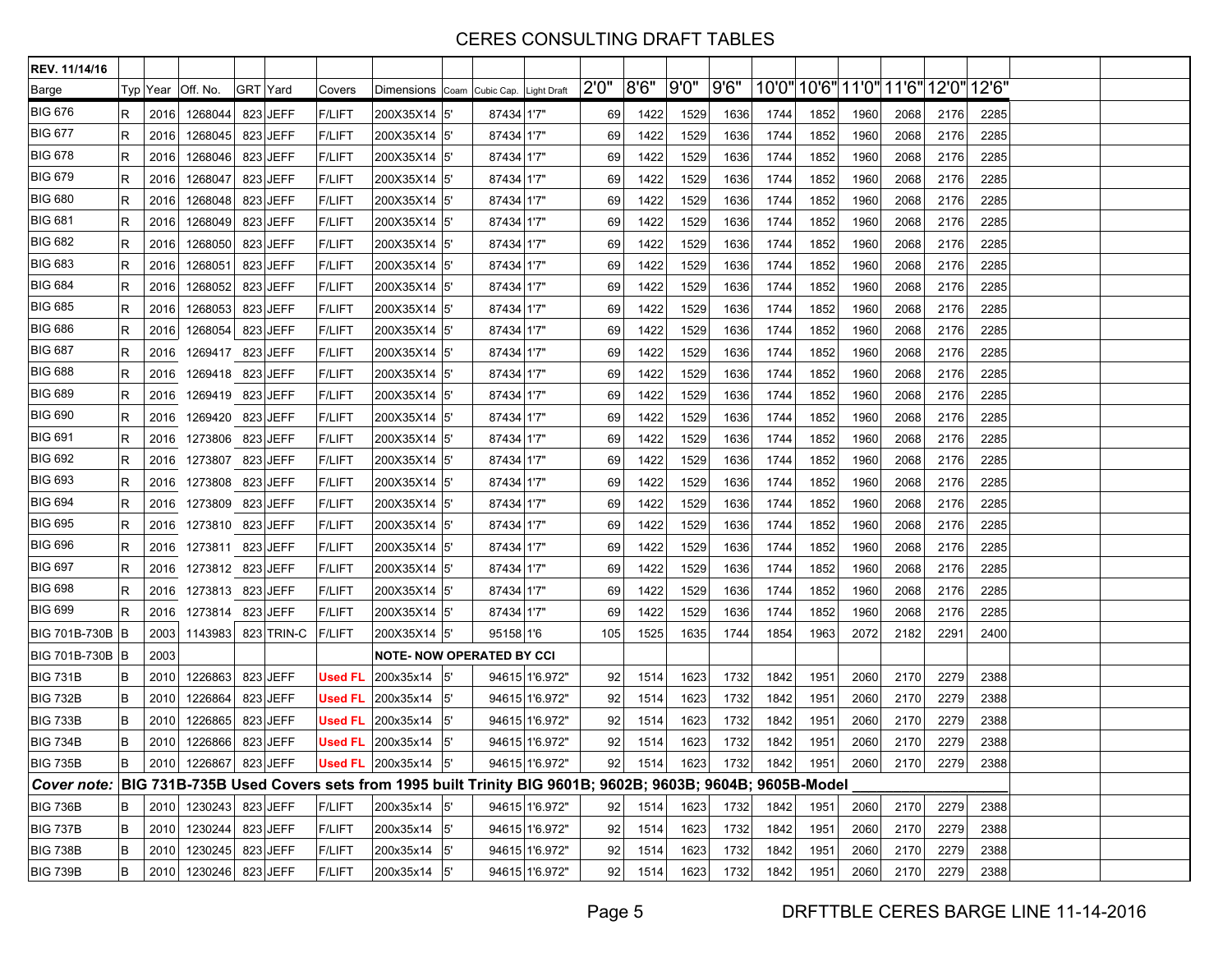| REV. 11/14/16      |        |      |                                |          |                   |                |                                                                                                       |               |                |       |       |       |      |      |                                     |      |      |      |      |  |
|--------------------|--------|------|--------------------------------|----------|-------------------|----------------|-------------------------------------------------------------------------------------------------------|---------------|----------------|-------|-------|-------|------|------|-------------------------------------|------|------|------|------|--|
| Barge              |        |      | Typ Year   Off. No.            | GRT Yard |                   | Covers         | Dimensions Coam Cubic Cap. Light Draft                                                                |               |                | 2'0'' | 8'6'' | 9'0'' | 9'6" |      | 10'0" 10'6" 11'0" 11'6" 12'0" 12'6" |      |      |      |      |  |
| <b>BIG 740B</b>    | B      | 2010 | 1230247                        |          | 823 JEFF          | <b>F/LIFT</b>  | 200x35x14                                                                                             | 5'            | 94615 1'6.972" | 92    | 1514  | 1623  | 1732 | 1842 | 1951                                | 2060 | 2170 | 2279 | 2388 |  |
| <b>BIG 741B</b>    | B      | 2010 | 1230248                        |          | 823 JEFF          | <b>F/LIFT</b>  | 200x35x14                                                                                             | 5'            | 94615 1'6.972" | 92    | 1514  | 1623  | 1732 | 1842 | 1951                                | 2060 | 2170 | 2279 | 2388 |  |
| <b>BIG 742B</b>    | B      | 2010 | 1230249                        |          | 823 JEFF          | <b>F/LIFT</b>  | 200x35x14                                                                                             | 5'            | 94615 1'6.972" | 92    | 1514  | 1623  | 1732 | 1842 | 1951                                | 2060 | 2170 | 2279 | 2388 |  |
| <b>BIG 743B</b>    | B      | 2010 | 1230250                        |          | 823 JEFF          | <b>F/LIFT</b>  | 200x35x14                                                                                             | 5'            | 94615 1'6.972" | 92    | 1514  | 1623  | 1732 | 1842 | 1951                                | 2060 | 2170 | 2279 | 2388 |  |
| <b>BIG 744B</b>    | B      | 2010 | 1230251                        |          | 823 JEFF          | <b>F/LIFT</b>  | 200x35x14                                                                                             | 5'            | 94615 1'6.972" | 92    | 1514  | 1623  | 1732 | 1842 | 1951                                | 2060 | 2170 | 2279 | 2388 |  |
| <b>BIG 745B</b>    | B      | 2010 | 1230252                        |          | 823 JEFF          | <b>F/LIFT</b>  | 200x35x14                                                                                             | 5'            | 94615 1'6.972" | 92    | 1514  | 1623  | 1732 | 1842 | 1951                                | 2060 | 2170 | 2279 | 2388 |  |
| <b>BIG 746B</b>    | B      | 2011 | 1234984                        |          | 823 JEFF          | <b>Used FL</b> | 200x35x14                                                                                             | 5'            | 94615 1'6.98"  | 94.3  | 1513  | 1622  | 1731 | 1841 | 1950                                | 2059 | 2168 | 2278 | 2387 |  |
| <b>BIG 747B</b>    | B      | 2011 | 1234985                        |          | 823 JEFF          | <b>Used FL</b> | 200x35x14                                                                                             | 5'            | 94615 1'6.98"  | 94.3  | 1513  | 1622  | 1731 | 1841 | 1950                                | 2059 | 2168 | 2278 | 2387 |  |
| <b>BIG 748B</b>    | B      | 2011 | 1234986                        |          | 823 JEFF          |                | Used FL $ 200x35x14 $                                                                                 | 5'            | 94615 1'6.98"  | 94.3  | 1513  | 1622  | 1731 | 1841 | 1950                                | 2059 | 2168 | 2278 | 2387 |  |
| <b>BIG 749B</b>    | B      | 2011 | 1234987                        |          | 823 JEFF          | <b>Used FL</b> | 200x35x14                                                                                             | 5'            | 94615 1'6.98"  | 94.3  | 1513  | 1622  | 1731 | 1841 | 1950                                | 2059 | 2168 | 2278 | 2387 |  |
| <b>BIG 750B</b>    | B      | 2011 | 1234988                        |          | 823 JEFF          |                | Used FL $ 200x35x14 $                                                                                 | <sup>5'</sup> | 94615 1'6.98"  | 94.3  | 1513  | 1622  | 1731 | 1841 | 1950                                | 2059 | 2168 | 2278 | 2387 |  |
| <b>Cover note:</b> |        |      |                                |          |                   |                | BIG 746B-750B Used Covers sets from 1996-97 built Trinity BIG 9606B; 9701B; 9702B; 9705B; 9717B-Model |               |                |       |       |       |      |      |                                     |      |      |      |      |  |
| <b>BIG 751 B</b>   | B      | 2011 | 1236610                        |          | 823 JEFF          | <b>F/LIFT</b>  | 200x35x14                                                                                             | l5'           | 94615 1'6.98"  | 94.3  | 1513  | 1622  | 1731 | 1841 | 1950                                | 2059 | 2168 | 2278 | 2387 |  |
| <b>BIG 752 B</b>   | B      | 2011 | 1236611                        |          | 823 JEFF          | <b>F/LIFT</b>  | 200x35x14                                                                                             | 5'            | 94615 1'6.98"  | 94.3  | 1513  | 1622  | 1731 | 1841 | 1950                                | 2059 | 2168 | 2278 | 2387 |  |
| <b>BIG 753 B</b>   | B      | 2011 | 1236612                        |          | 823 JEFF          | <b>F/LIFT</b>  | 200x35x14                                                                                             | 5'            | 94615 1'6.98"  | 94.3  | 1513  | 1622  | 1731 | 1841 | 1950                                | 2059 | 2168 | 2278 | 2387 |  |
| <b>BIG 754 B</b>   | B      | 2011 | 1236613                        |          | 823 JEFF          | <b>F/LIFT</b>  | 200x35x14                                                                                             | 5'            | 94615 1'6.98"  | 94.3  | 1513  | 1622  | 1731 | 1841 | 1950                                | 2059 | 2168 | 2278 | 2387 |  |
| <b>BIG 755 B</b>   | B      | 2011 | 1236614                        |          | 823 JEFF          | <b>F/LIFT</b>  | 200x35x14                                                                                             | l5'           | 94615 1'6.98"  | 94.3  | 1513  | 1622  | 1731 | 1841 | 1950                                | 2059 | 2168 | 2278 | 2387 |  |
| <b>BIG 756 B</b>   | B      | 2011 | 1236615                        |          | 823 JEFF          | <b>F/LIFT</b>  | 200x35x14                                                                                             | l5'           | 94615 1'6.98"  | 94.3  | 1513  | 1622  | 1731 | 1841 | 1950                                | 2059 | 2168 | 2278 | 2387 |  |
| <b>BIG 757 B</b>   | B      | 201' | 1236616                        |          | 823 JEFF          | <b>F/LIFT</b>  | 200x35x14                                                                                             | 5'            | 94615 1'6.98"  | 94.3  | 1513  | 1622  | 1731 | 1841 | 1950                                | 2059 | 2168 | 2278 | 2387 |  |
| <b>BIG 758 B</b>   | B      | 2011 | 1236617                        |          | 823 JEFF          | <b>F/LIFT</b>  | 200x35x14                                                                                             | 5'            | 94615 1'6.98"  | 94.3  | 1513  | 1622  | 1731 | 1841 | 1950                                | 2059 | 2168 | 2278 | 2387 |  |
| <b>BIG 759 B</b>   | B      | 201' | 1236618                        |          | 823 JEFF          | <b>F/LIFT</b>  | 200x35x14                                                                                             | 5'            | 94615 1'6.98"  | 94.3  | 1513  | 1622  | 1731 | 1841 | 1950                                | 2059 | 2168 | 2278 | 2387 |  |
| <b>BIG 760 B</b>   | B      | 2011 | 1236619                        |          | 823 JEFF          | <b>F/LIFT</b>  | 200x35x14                                                                                             | 5'            | 94615 1'6.98"  | 94.3  | 1513  | 1622  | 1731 | 1841 | 1950                                | 2059 | 2168 | 2278 | 2387 |  |
| <b>BIG HOPE 1</b>  | $\,$ B | 2012 | 1238839                        |          | 823 JEFF          | <b>F/LIFT</b>  | 200x35x14                                                                                             | l5'           | 94615 1'6.98"  | 94.3  | 1513  | 1622  | 1731 | 1841 | 1950                                | 2059 | 2168 | 2278 | 2387 |  |
| <b>BIG 761 B</b>   | B      | 2012 | 1238835                        |          | 823 JEFF          | <b>F/LIFT</b>  | 200x35x14                                                                                             | 5'            | 94615 1'6.98"  | 94.3  | 1513  | 1622  | 1731 | 1841 | 1950                                | 2059 | 2168 | 2278 | 2387 |  |
| <b>BIG 762B</b>    | B      | 2012 | 1238836                        |          | 823 JEFF          | <b>F/LIFT</b>  | 200x35x14                                                                                             | 5'            | 94615 1'6.98"  | 94.3  | 1513  | 1622  | 1731 | 1841 | 1950                                | 2059 | 2168 | 2278 | 2387 |  |
| <b>BIG 763B</b>    | B      | 2012 | 1238837                        |          | 823 JEFF          | <b>F/LIFT</b>  | 200x35x14                                                                                             | 5'            | 94615 1'6.98"  | 94.3  | 1513  | 1622  | 1731 | 1841 | 1950                                | 2059 | 2168 | 2278 | 2387 |  |
| <b>BIG 764B</b>    | B      | 2012 | 1238838                        |          | 823 JEFF          | <b>F/LIFT</b>  | 200x35x14                                                                                             | $5^{\prime}$  | 94615 1'6.98"  | 94.3  | 1513  | 1622  | 1731 | 1841 | 1950                                | 2059 | 2168 | 2278 | 2387 |  |
| <b>BIG 765B</b>    | B      | 2012 | 1241450                        |          | 823 TRIN-C        | <b>F/LIFT</b>  | 200X35X14 5                                                                                           |               | 95158 1'6.66"  | 103   | 1523  | 1633  | 1742 | 1852 | 1961                                | 2070 | 2180 | 2289 | 2398 |  |
| <b>BIG 766B</b>    | B      | 2012 | 1241451                        |          | 823 TRIN-C        | <b>F/LIFT</b>  | 200X35X14 5                                                                                           |               | 95158 1'6.66"  | 103   | 1523  | 1633  | 1742 | 1852 | 1961                                | 2070 | 2180 | 2289 | 2398 |  |
| <b>BIG 767B</b>    | B      | 2012 | 1241452                        |          | 823 TRIN-C        | <b>F/LIFT</b>  | 200X35X14 5                                                                                           |               | 95158 1'6.66"  | 103   | 1523  | 1633  | 1742 | 1852 | 1961                                | 2070 | 2180 | 2289 | 2398 |  |
| <b>BIG 768B</b>    | B      |      | 2012 1241453 823 TRIN-C F/LIFT |          |                   |                | 200X35X14 5                                                                                           |               | 95158 1'6.66"  | 103   | 1523  | 1633  | 1742 | 1852 | 1961                                | 2070 | 2180 | 2289 | 2398 |  |
| <b>BIG 769B</b>    | B      |      | 2012 1241454                   |          | 823 TRIN-C F/LIFT |                | 200X35X14 5'                                                                                          |               | 95158 1'6.66"  | 103   | 1523  | 1633  | 1742 | 1852 | 1961                                | 2070 | 2180 | 2289 | 2398 |  |
| <b>BIG 770B</b>    | B      | 2012 | 1241455                        |          | 823 TRIN-C F/LIFT |                | 200X35X14 5'                                                                                          |               | 95158 1'6.66"  | 103   | 1523  | 1633  | 1742 | 1852 | 1961                                | 2070 | 2180 | 2289 | 2398 |  |
| <b>BIG 771B</b>    | B      | 2012 | 1241456                        |          | 823 TRIN-C F/LIFT |                | 200X35X14 5'                                                                                          |               | 95158 1'6.66"  | 103   | 1523  | 1633  | 1742 | 1852 | 1961                                | 2070 | 2180 | 2289 | 2398 |  |
| <b>BIG 772B</b>    | B      | 2012 | 1241457                        |          | 823 TRIN-C F/LIFT |                | 200X35X14 5'                                                                                          |               | 95158 1'6.66"  | 103   | 1523  | 1633  | 1742 | 1852 | 1961                                | 2070 | 2180 | 2289 | 2398 |  |
| <b>BIG 773B</b>    | B      |      | 2012 1241458                   |          | 823 TRIN-C F/LIFT |                | 200X35X14 5'                                                                                          |               | 95158 1'6.66"  | 103   | 1523  | 1633  | 1742 | 1852 | 1961                                | 2070 | 2180 | 2289 | 2398 |  |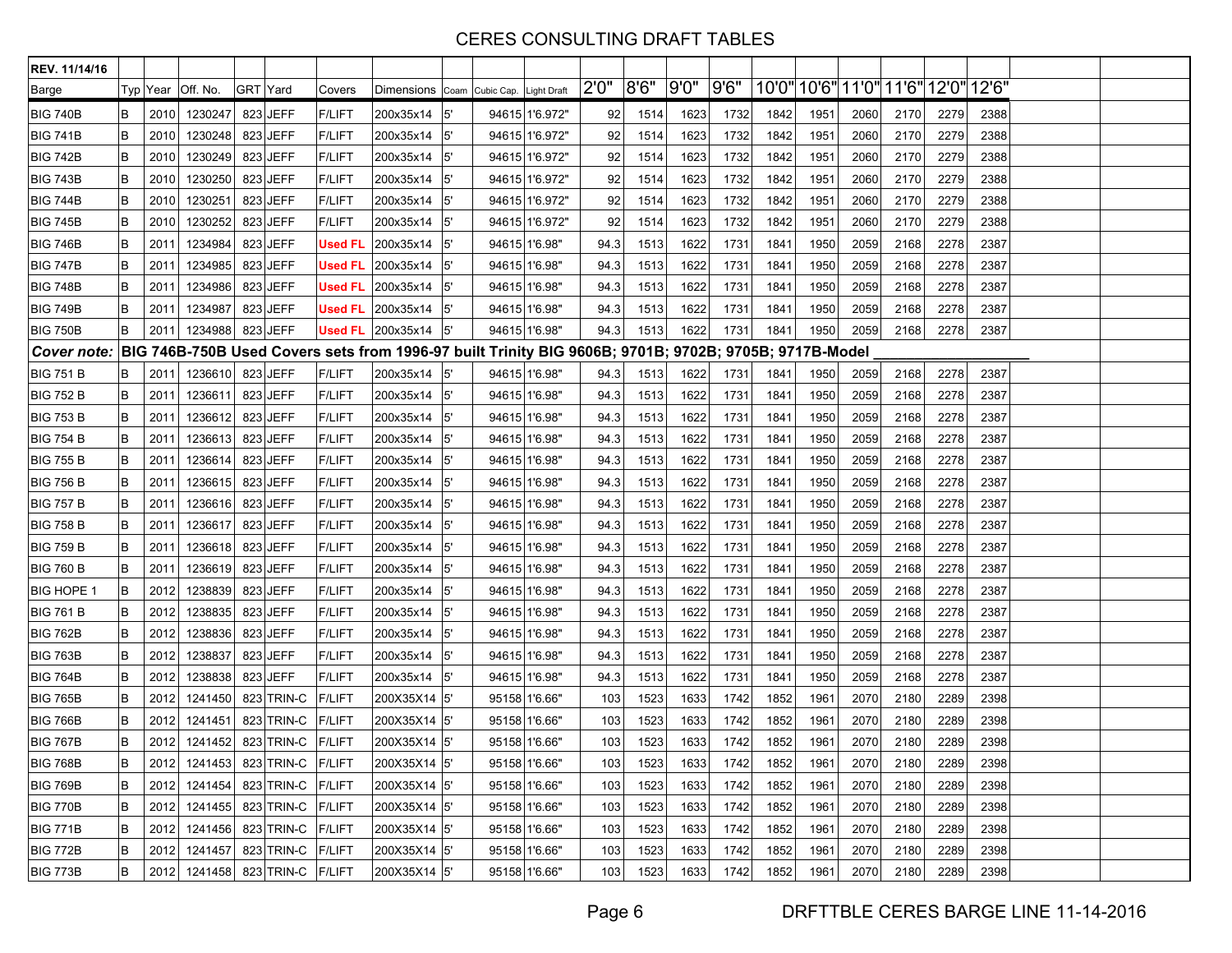| REV. 11/14/16   |   |          |              |                    |               |                                        |     |               |       |       |      |      |      |                                     |      |      |      |      |  |
|-----------------|---|----------|--------------|--------------------|---------------|----------------------------------------|-----|---------------|-------|-------|------|------|------|-------------------------------------|------|------|------|------|--|
| Barge           |   | Typ Year | Off. No.     | <b>GRT Yard</b>    | Covers        | Dimensions Coam Cubic Cap. Light Draft |     |               | 2'0'' | 8'6'' | 9'0" | 9'6" |      | 10'0" 10'6" 11'0" 11'6" 12'0" 12'6" |      |      |      |      |  |
| <b>BIG 774B</b> | B | 2012     | 1241459      | 823 TRIN-C         | <b>F/LIFT</b> | 200X35X14 5'                           |     | 95158 1'6.66" | 103   | 1523  | 1633 | 1742 | 1852 | 1961                                | 2070 | 2180 | 2289 | 2398 |  |
| <b>BIG 775B</b> | B | 2014     | 1254012      | 823 TRIN-C         | <b>F/LIFT</b> | 200X35X14 5                            |     | 95158 1'6.66" | 101   | 1521  | 1631 | 1740 | 1850 | 1959                                | 2068 | 2178 | 2287 | 2396 |  |
| <b>BIG 776B</b> | B | 2014     | 1254013      | 823 TRIN-C         | <b>F/LIFT</b> | 200X35X14 5                            |     | 95158 1'6.66" | 101   | 1521  | 1631 | 1740 | 1850 | 1959                                | 2068 | 2178 | 2287 | 2396 |  |
| <b>BIG 777B</b> | B | 2014     | 1254014      | 823 TRIN-C         | <b>F/LIFT</b> | 200X35X14 5                            |     | 95158 1'6.66" | 101   | 1521  | 1631 | 1740 | 1850 | 1959                                | 2068 | 2178 | 2287 | 2396 |  |
| <b>BIG 778B</b> | B | 2014     | 1254015      | 823 TRIN-C         | <b>F/LIFT</b> | 200X35X14 5'                           |     | 95158 1'6.66" | 101   | 1521  | 1631 | 1740 | 1850 | 1959                                | 2068 | 2178 | 2287 | 2396 |  |
| <b>BIG 779B</b> | B | 2014     | 1254016      | 823 TRIN-C         | <b>F/LIFT</b> | 200X35X14  5'                          |     | 95158 1'6.66" | 101   | 1521  | 1631 | 1740 | 1850 | 1959                                | 2068 | 2178 | 2287 | 2396 |  |
| <b>BIG 780B</b> | B | 2014     | 1254017      | 823 TRIN-C         | <b>F/LIFT</b> | 200X35X14 5'                           |     | 95158 1'6.66" | 101   | 1521  | 1631 | 1740 | 1850 | 1959                                | 2068 | 2178 | 2287 | 2396 |  |
| <b>BIG 781B</b> | B | 2014     | 1254018      | 823 TRIN-C         | <b>F/LIFT</b> | 200X35X14  5'                          |     | 95158 1'6.66" | 101   | 1521  | 1631 | 1740 | 1850 | 1959                                | 2068 | 2178 | 2287 | 2396 |  |
| <b>BIG 782B</b> | B | 2014     | 1254019      | 823 TRIN-C         | <b>F/LIFT</b> | 200X35X14 5                            |     | 95158 1'6.66" | 101   | 1521  | 1631 | 1740 | 1850 | 1959                                | 2068 | 2178 | 2287 | 2396 |  |
| <b>BIG 783B</b> | B | 2014     | 1254020      | 823 TRIN-C         | <b>F/LIFT</b> | 200X35X14 5                            |     | 95158 1'6.66" | 101   | 1521  | 1631 | 1740 | 1850 | 1959                                | 2068 | 2178 | 2287 | 2396 |  |
| <b>BIG 784B</b> | B | 2014     | 1254021      | 823 TRIN-C         | <b>F/LIFT</b> | 200X35X14 5                            |     | 95158 1'6.66" | 101   | 1521  | 1631 | 1740 | 1850 | 1959                                | 2068 | 2178 | 2287 | 2396 |  |
| <b>BIG 785B</b> | B | 2014     | 1254022      | 823 TRIN-C         | <b>F/LIFT</b> | 200X35X14 5'                           |     | 95158 1'6.66" | 101   | 1521  | 1631 | 1740 | 1850 | 1959                                | 2068 | 2178 | 2287 | 2396 |  |
| <b>BIG 786B</b> | B | 2014     | 1254023      | 823 TRIN-C         | <b>F/LIFT</b> | 200X35X14 5                            |     | 95158 1'6.66" | 101   | 1521  | 1631 | 1740 | 1850 | 1959                                | 2068 | 2178 | 2287 | 2396 |  |
| <b>BIG 787B</b> | B | 2014     | 1254024      | 823 TRIN-C         | <b>F/LIFT</b> | 200X35X14  5'                          |     | 95158 1'6.66" | 101   | 1521  | 1631 | 1740 | 1850 | 1959                                | 2068 | 2178 | 2287 | 2396 |  |
| <b>BIG 788B</b> | B | 2014     | 1254025      | 823 TRIN-C         | <b>F/LIFT</b> | 200X35X14 5'                           |     | 95158 1'6.66" | 101   | 1521  | 1631 | 1740 | 1850 | 1959                                | 2068 | 2178 | 2287 | 2396 |  |
| <b>BIG 789B</b> | B | 2014     | 1254026      | 823 TRIN-C         | <b>F/LIFT</b> | 200X35X14 5                            |     | 95158 1'6.66" | 101   | 1521  | 1631 | 1740 | 1850 | 1959                                | 2068 | 2178 | 2287 | 2396 |  |
| <b>BIG 790B</b> | B | 2014     | 1254027      | 823 TRIN-C         | <b>F/LIFT</b> | 200X35X14  5'                          |     | 95158 1'6.66" | 101   | 1521  | 1631 | 1740 | 1850 | 1959                                | 2068 | 2178 | 2287 | 2396 |  |
| <b>BIG 791B</b> | B | 2014     | 1254028      | 823 TRIN-C         | <b>F/LIFT</b> | 200X35X14 5'                           |     | 95158 1'6.66" | 101   | 1521  | 1631 | 1740 | 1850 | 1959                                | 2068 | 2178 | 2287 | 2396 |  |
| <b>BIG 792B</b> | B | 2014     | 1254029      | 823 TRIN-C         | <b>F/LIFT</b> | 200X35X14 5'                           |     | 95158 1'6.66" | 101   | 1521  | 1631 | 1740 | 1850 | 1959                                | 2068 | 2178 | 2287 | 2396 |  |
| <b>BIG 793B</b> | B | 2014     | 1254030      | 823 TRIN-C         | <b>F/LIFT</b> | 200X35X14 5                            |     | 95158 1'6.66" | 101   | 1521  | 1631 | 1740 | 1850 | 1959                                | 2068 | 2178 | 2287 | 2396 |  |
| <b>BIG 794B</b> | B | 2014     | 1254031      | 823 TRIN-C         | <b>F/LIFT</b> | 200X35X14 5'                           |     | 95158 1'6.66" | 101   | 1521  | 1631 | 1740 | 1850 | 1959                                | 2068 | 2178 | 2287 | 2396 |  |
| <b>BIG 795B</b> | B | 2015     | 1257613      | 823 TRIN-PA F/LIFT |               | 200X35X14 5                            |     | 95158 1'6.66" | 98    | 1518  | 1628 | 1737 | 1847 | 1956                                | 2065 | 2175 | 2284 | 2393 |  |
| <b>BIG 796B</b> | B | 2015     | 1257614      | 823 TRIN-PA F/LIFT |               | 200X35X14 5                            |     | 95158 1'6.66" | 98    | 1518  | 1628 | 1737 | 1847 | 1956                                | 2065 | 2175 | 2284 | 2393 |  |
| <b>BIG 797B</b> | B | 2015     | 1257615      | 823 TRIN-PA F/LIFT |               | 200X35X14 5'                           |     | 95158 1'6.66" | 98    | 1518  | 1628 | 1737 | 1847 | 1956                                | 2065 | 2175 | 2284 | 2393 |  |
| <b>BIG 798B</b> | B | 2015     | 1257616      | 823 TRIN-PA F/LIFT |               | 200X35X14 5'                           |     | 95158 1'6.66" | 98    | 1518  | 1628 | 1737 | 1847 | 1956                                | 2065 | 2175 | 2284 | 2393 |  |
| <b>BIG 799B</b> | B | 2015     | 1257617      | 823 TRIN-PA F/LIFT |               | 200X35X14  5'                          |     | 95158 1'6.66" | 98    | 1518  | 1628 | 1737 | 1847 | 1956                                | 2065 | 2175 | 2284 | 2393 |  |
| <b>BIG 800B</b> | B | 2015     | 1257618      | 823 TRIN-PA F/LIFT |               | 200X35X14 5                            |     | 95158 1'6.66" | 98    | 1518  | 1628 | 1737 | 1847 | 1956                                | 2065 | 2175 | 2284 | 2393 |  |
| <b>BIG 801B</b> | B | 2015     | 1257619      | 823 TRIN-PA F/LIFT |               | 200X35X14 5                            |     | 95158 1'6.66" | 98    | 1518  | 1628 | 1737 | 1847 | 1956                                | 2065 | 2175 | 2284 | 2393 |  |
| <b>BIG 802B</b> | B | 2015     | 1257620      | 823 TRIN-PA F/LIFT |               | 200X35X14                              | l5' | 95158 1'6.66" | 98    | 1518  | 1628 | 1737 | 1847 | 1956                                | 2065 | 2175 | 2284 | 2393 |  |
| <b>BIG 803B</b> | B | 2015     | 1257621      | 823 TRIN-PA F/LIFT |               | 200X35X14  5'                          |     | 95158 1'6.66" | 98    | 1518  | 1628 | 1737 | 1847 | 1956                                | 2065 | 2175 | 2284 | 2393 |  |
| <b>BIG 804B</b> | B |          | 2015 1257622 | 823 TRIN-PA F/LIFT |               | 200X35X14 5                            |     | 95158 1'6.66" | 98    | 1518  | 1628 | 1737 | 1847 | 1956                                | 2065 | 2175 | 2284 | 2393 |  |
| <b>BIG 805B</b> | B | 2015     | 1257623      | 823 TRIN-PA F/LIFT |               | 200X35X14 5'                           |     | 95158 1'6.66" | 98    | 1518  | 1628 | 1737 | 1847 | 1956                                | 2065 | 2175 | 2284 | 2393 |  |
| <b>BIG 806B</b> | B | 2015     | 1257624      | 823 TRIN-PA F/LIFT |               | 200X35X14 5'                           |     | 95158 1'6.66" | 98    | 1518  | 1628 | 1737 | 1847 | 1956                                | 2065 | 2175 | 2284 | 2393 |  |
| <b>BIG 807B</b> | B | 2015     | 1257625      | 823 TRIN-PA F/LIFT |               | 200X35X14 5'                           |     | 95158 1'6.66" | 98    | 1518  | 1628 | 1737 | 1847 | 1956                                | 2065 | 2175 | 2284 | 2393 |  |
| <b>BIG 808B</b> | B | 2015     | 1257626      | 823 TRIN-PA F/LIFT |               | 200X35X14 5'                           |     | 95158 1'6.66" | 98    | 1518  | 1628 | 1737 | 1847 | 1956                                | 2065 | 2175 | 2284 | 2393 |  |
| <b>BIG 809B</b> | B | 2015     | 1257627      | 823 TRIN-PA F/LIFT |               | 200X35X14 5'                           |     | 95158 1'6.66" | 98    | 1518  | 1628 | 1737 | 1847 | 1956                                | 2065 | 2175 | 2284 | 2393 |  |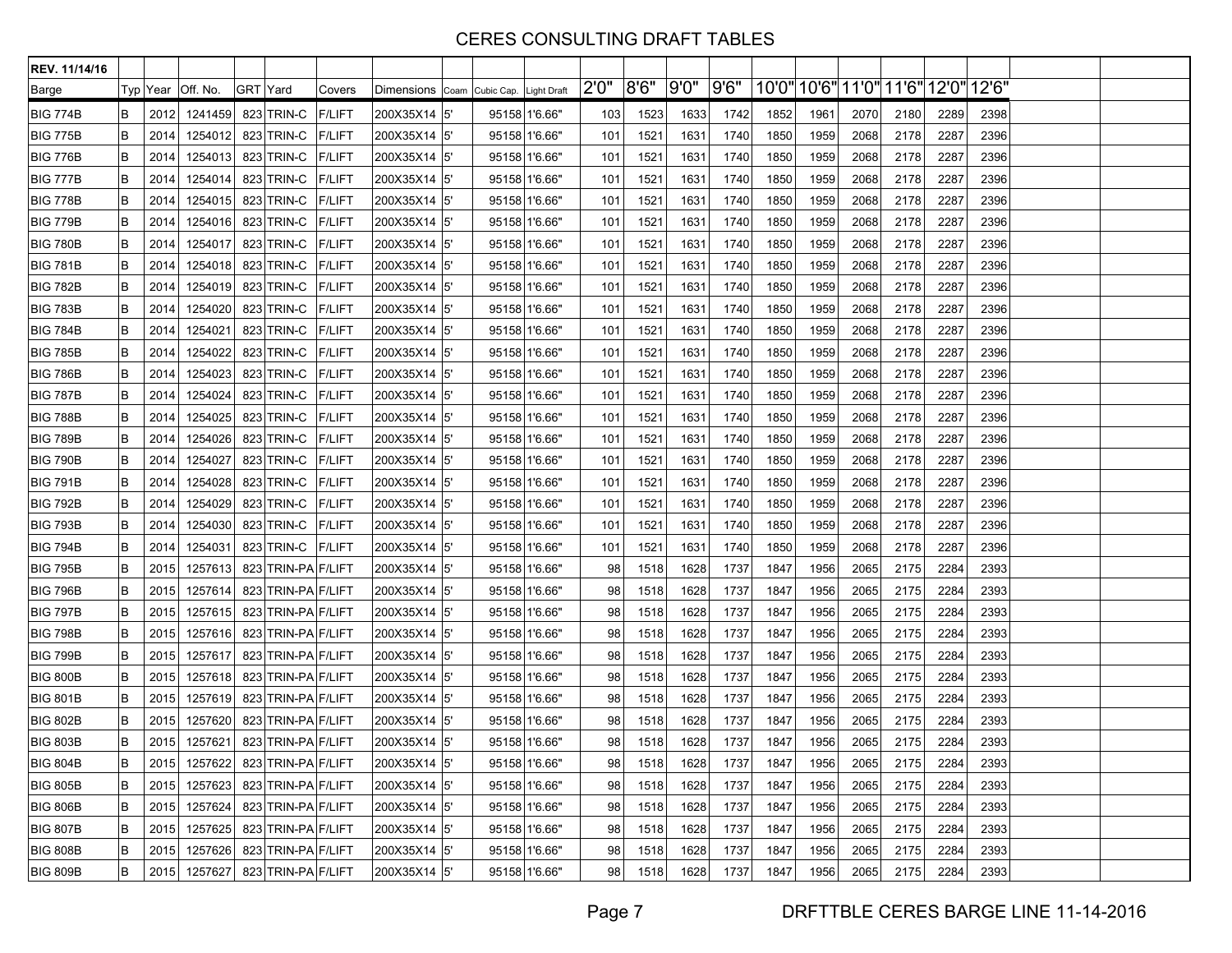| REV. 11/14/16    |        |          |              |                           |               |                                        |     |                                 |               |       |       |      |      |      |      |                                     |      |      |  |
|------------------|--------|----------|--------------|---------------------------|---------------|----------------------------------------|-----|---------------------------------|---------------|-------|-------|------|------|------|------|-------------------------------------|------|------|--|
| Barge            |        | Typ Year | Off. No.     | GRT Yard                  | Covers        | Dimensions Coam Cubic Cap. Light Draft |     |                                 | 2'0''         | 8'6'' | 9'0'' | 9'6" |      |      |      | 10'0" 10'6" 11'0" 11'6" 12'0" 12'6" |      |      |  |
| <b>BIG 810B</b>  | B      | 2015     | 1257628      | 823 TRIN-PA F/LIFT        |               | 200X35X14 5'                           |     | 95158 1'6.66"                   | 98            | 1518  | 1628  | 1737 | 1847 | 1956 | 2065 | 2175                                | 2284 | 2393 |  |
| <b>BIG 811B</b>  | B      | 2015     | 1257629      | 823 TRIN-PA F/LIFT        |               | 200X35X14  5'                          |     | 95158 1'6.66"                   | 98            | 1518  | 1628  | 1737 | 1847 | 1956 | 2065 | 2175                                | 2284 | 2393 |  |
| <b>BIG 812B</b>  | B      | 2015     | 1257630      | 823 TRIN-PA F/LIFT        |               | 200X35X14  5'                          |     | 95158 1'6.66"                   | 98            | 1518  | 1628  | 1737 | 1847 | 1956 | 2065 | 2175                                | 2284 | 2393 |  |
| <b>BIG 813B</b>  | B      | 2015     | 1257631      | 823 TRIN-PA F/LIFT        |               | 200X35X14  5'                          |     | 95158 1'6.66"                   | 98            | 1518  | 1628  | 1737 | 1847 | 1956 | 2065 | 2175                                | 2284 | 2393 |  |
| <b>BIG 814B</b>  | B      | 2015     | 1257632      | 823 TRIN-PA F/LIFT        |               | 200X35X14  5'                          |     | 95158 1'6.66"                   | 98            | 1518  | 1628  | 1737 | 1847 | 1956 | 2065 | 2175                                | 2284 | 2393 |  |
| <b>BIG 9607B</b> | B      | 1996     | 1038584      | 823 TRIN-C                | <b>F/LIFT</b> | 200X35X14  5'                          |     | 95158 1'6.66"                   | 112           | 1532  | 1642  | 1751 | 1860 | 1970 | 2079 | 2189                                | 2298 | 2407 |  |
| <b>BIG 9608B</b> | B      | 1996     | 1038585      | 823 TRIN-C                | <b>F/LIFT</b> | 200X35X14  5'                          |     | 95158 1'6.66"                   | 112           | 1532  | 1642  | 1751 | 1860 | 1970 | 2079 | 2189                                | 2298 | 2407 |  |
| <b>BIG 9609B</b> | B      | 1996     | 1038587      | 823 TRIN-C                | <b>F/LIFT</b> | 200X35X14 5'                           |     | 95158 1'6.66"                   | 112           | 1532  | 1642  | 1751 | 1860 | 1970 | 2079 | 2189                                | 2298 | 2407 |  |
| <b>BIG 9610B</b> | B      | 1996     | 1038588      | 823 TRIN-C                | <b>F/LIFT</b> | 200X35X14 5'                           |     | 95158 1'6.66"                   | 112           | 1532  | 1642  | 1751 | 1860 | 1970 | 2079 | 2189                                | 2298 | 2407 |  |
| <b>BIG 9611B</b> | B      | 1996     | 1038214      | 823 JEFF                  | <b>F/LIFT</b> | 200X35X14 5'                           |     | 94904 <b>SOLD 07-25-12</b>      |               |       |       |      |      |      |      |                                     |      |      |  |
| <b>BIG 9612B</b> | B      | 1996     | 1038215      | 823 JEFF                  | <b>F/LIFT</b> | 200X35X14  5'                          |     | 94904 1'5.88"                   | 112           | 1534  | 1643  | 1752 | 1862 | 1971 | 2080 | 2190                                | 2299 | 2408 |  |
| <b>BIG 9613B</b> | B      | 1996     | 1038216      | 823 JEFF                  | <b>F/LIFT</b> | 200X35X14  5'                          |     | $94904$ <sup>*</sup>            | SOLD 05-11-12 |       |       |      |      |      |      |                                     |      |      |  |
| <b>BIG 9614B</b> | $\,$ B | 1996     | 1038217      | 823 JEFF                  | <b>F/LIFT</b> | 200X35X14  5'                          |     | 94904                           | SOLD 09-28-12 |       |       |      |      |      |      |                                     |      |      |  |
| <b>BIG 9615B</b> | B      | 1996     | 1038218      | 823 JEFF                  | <b>F/LIFT</b> | 200X35X14  5'                          |     | 94904 <b>SOLD 07-12-12</b>      |               |       |       |      |      |      |      |                                     |      |      |  |
| <b>BIG 9616B</b> | B      | 1996     | 1038219      | 823 JEFF                  | <b>F/LIFT</b> | 200X35X14  5'                          |     | 94904 1'5.88"                   | 112           | 1534  | 1643  | 1752 | 1862 | 1971 | 2080 | 2190                                | 2299 | 2408 |  |
| <b>BIG 9617B</b> | $\,$ B | 1996     | 1038220      | 823 JEFF                  | <b>F/LIFT</b> | 200X35X14 5'                           |     | 94904 1'5.88"                   | 112           | 1534  | 1643  | 1752 | 1862 | 1971 | 2080 | 2190                                | 2299 | 2408 |  |
| <b>BIG 9703B</b> | B      | 1996     | 1047758      | 823 TRIN-C                | <b>F/LIFT</b> | 200X35X14  5'                          |     | 95158 1'6"                      | 110           | 1531  | 1640  | 1749 | 1859 | 1968 | 2078 | 2187                                | 2296 | 2408 |  |
| <b>BIG 9704B</b> | B      | 1996     | 1047759      | 823 TRIN-C                | <b>F/LIFT</b> | 200X35X14  5'                          |     | 95158 1'6"                      | 110           | 1531  | 1640  | 1749 | 1859 | 1968 | 2078 | 2187                                | 2296 | 2408 |  |
| <b>BIG 9705B</b> | B      | 1996     | 1047760      | 823 TRIN-C                | <b>F/LIFT</b> | 200X35X14 5'                           |     | 95158 1'6"                      | 110           | 1531  | 1640  | 1749 | 1859 | 1968 | 2078 | 2187                                | 2296 | 2408 |  |
| <b>BIG 9706B</b> | B      | 1996     | 1047761      | 823 TRIN-C                | <b>F/LIFT</b> | 200X35X14  5'                          |     | 95158 1'6"                      | 110           | 1531  | 1640  | 1749 | 1859 | 1968 | 2078 | 2187                                | 2296 | 2408 |  |
| <b>BIG 9707B</b> | B      | 1996     | 1047762      | 823 TRIN-C                | <b>F/LIFT</b> | 200X35X14  5'                          |     | 95158 1'6"                      | 110           | 1531  | 1640  | 1749 | 1859 | 1968 | 2078 | 2187                                | 2296 | 2408 |  |
| <b>BIG 9708B</b> | B      | 1996     | <b>CFLAG</b> | 823 TRIN-C                | <b>F/LIFT</b> |                                        |     | "Sold to Ocean Group 10/28/2014 |               |       |       |      |      |      |      |                                     |      |      |  |
| <b>BIG 9709B</b> | $\,$ B | 1996     | 1047764      | 823 TRIN-C                | <b>F/LIFT</b> | 200X35X14 5'                           |     | 95158 1'6"                      | 110           | 1531  | 1640  | 1749 | 1859 | 1968 | 2078 | 2187                                | 2296 | 2408 |  |
| <b>BIG 9711B</b> | B      | 1996     | 1048420      | 823 TRIN-M                | <b>F/LIFT</b> | 200X35X14  5'                          |     | 95158 1'6"                      | 110           | 1531  | 1640  | 1749 | 1859 | 1968 | 2078 | 2187                                | 2296 | 2408 |  |
| <b>BIG 9712B</b> | B      | 1996     | 1048421      | 823 TRIN-M                | <b>F/LIFT</b> | 200X35X14 5'                           |     | 95158 1'6"                      | 110           | 1531  | 1640  | 1749 | 1859 | 1968 | 2078 | 2187                                | 2296 | 2408 |  |
| <b>BIG 9718B</b> | B      | 1997     | 1057260      | 823 TRIN-C                | <b>F/LIFT</b> | 200X35X14  5'                          |     | 95158 1'6"                      | 111           | 1531  | 1641  | 1750 | 1859 | 1968 | 2077 | 2187                                | 2296 | 2408 |  |
| <b>BIG 9719B</b> | B      | 1997     | 1057261      | 823 TRIN-C                | <b>F/LIFT</b> | 200X35X14  5'                          |     | 95158 1'6'                      | 111           | 1531  | 1641  | 1750 | 1859 | 1968 | 2077 | 2187                                | 2296 | 2408 |  |
| <b>BIG 9720B</b> | B      | 1997     | 1057262      | 823 TRIN-C                | <b>F/LIFT</b> | 200X35X14 5'                           |     | 95158 1'6"                      | 111           | 1531  | 1641  | 1750 | 1859 | 1968 | 2077 | 2187                                | 2296 | 2408 |  |
| <b>BIG 9721B</b> | B      | 1997     | 1057263      | 823 TRIN-C                | <b>F/LIFT</b> | 200X35X14                              | 15' | 95158 1'6"                      | 111           | 1531  | 1641  | 1750 | 1859 | 1968 | 2077 | 2187                                | 2296 | 2408 |  |
| <b>BIG 9722B</b> | B      | 1997     | 1057264      | 823 TRIN-C                | <b>F/LIFT</b> | 200X35X14  5'                          |     | 95158 1'6"                      | 111           | 1531  | 1641  | 1750 | 1859 | 1968 | 2077 | 2187                                | 2296 | 2408 |  |
| <b>BIG 9723B</b> | B      | 1997     |              | 1057265 823 TRIN-C F/LIFT |               | 200X35X14 5                            |     | $95158$ 1'6"                    | 111           | 1531  | 1641  | 1750 | 1859 | 1968 | 2077 | 2187                                | 2296 | 2408 |  |
| <b>BIG 9901B</b> | B      | 1999     | 1083876      | 823 TRIN-C                | <b>F/LIFT</b> | 200X35X14 5'                           |     | 95158 1'6.16"                   | 108           | 1528  | 1638  | 1747 | 1857 | 1966 | 2075 | 2185                                | 2294 | 2403 |  |
| <b>BIG 9902B</b> | B      | 1999     | 1083877      | 823 TRIN-C                | <b>F/LIFT</b> | 200X35X14 5'                           |     | 95158 1'6.16"                   | 108           | 1528  | 1638  | 1747 | 1857 | 1966 | 2075 | 2185                                | 2294 | 2403 |  |
| <b>BIG 9903B</b> | B      | 1999     | 1083878      | 823 TRIN-C                | <b>F/LIFT</b> | 200X35X14 5'                           |     | 95158 1'6.16"                   | 108           | 1528  | 1638  | 1747 | 1857 | 1966 | 2075 | 2185                                | 2294 | 2403 |  |
| <b>BIG 9904B</b> | B      | 1999     | 1083879      | 823 TRIN-C                | <b>F/LIFT</b> | 200X35X14 5'                           |     | 95158 1'6.16"                   | 108           | 1528  | 1638  | 1747 | 1857 | 1966 | 2075 | 2185                                | 2294 | 2403 |  |
| <b>BIG 9905B</b> | B      | 1999     | 1083880      | 823 TRIN-C F/LIFT         |               | 200X35X14 5                            |     | 95158 1'6.16"                   | 108           | 1528  | 1638  | 1747 | 1857 | 1966 | 2075 | 2185                                | 2294 | 2403 |  |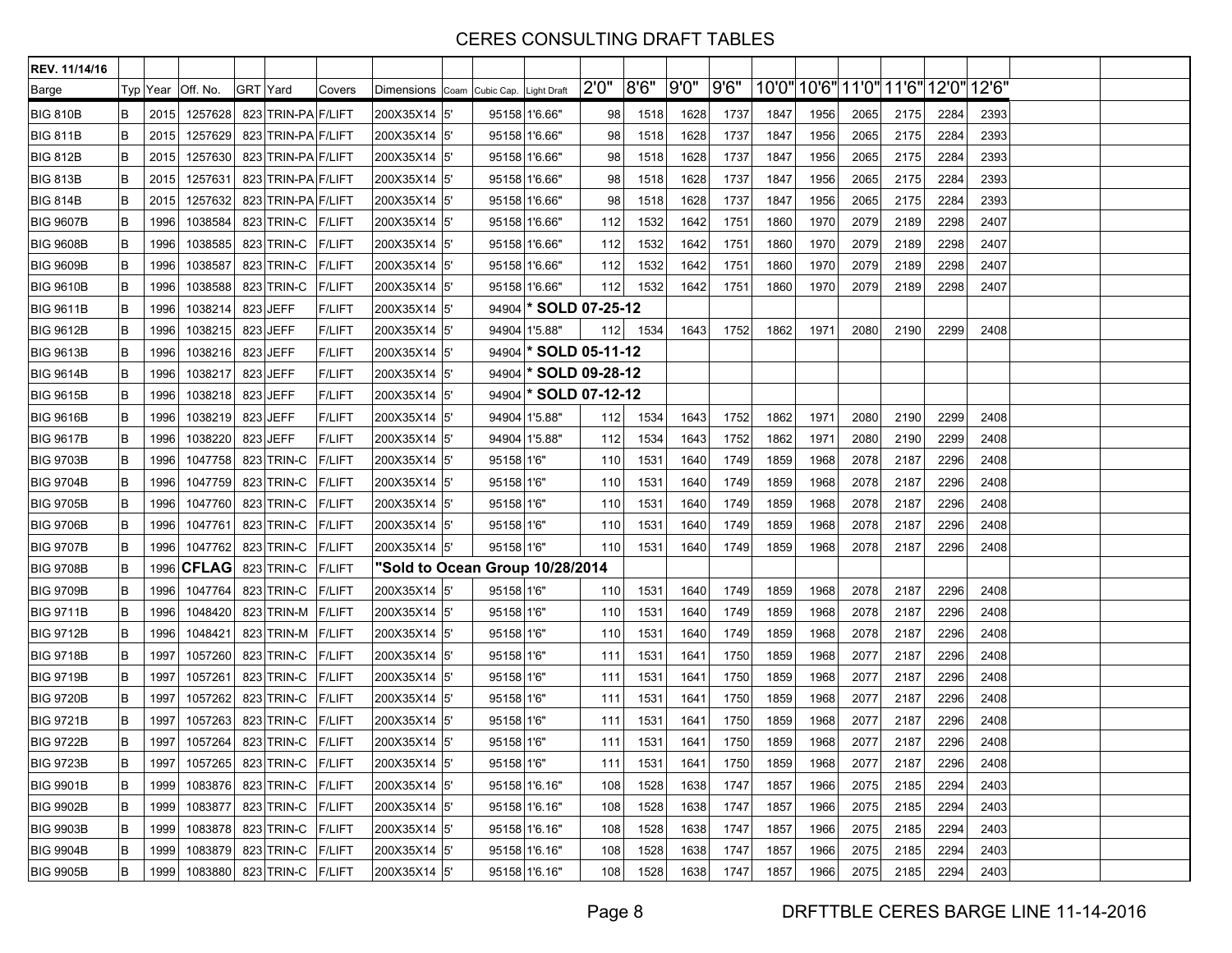| REV. 11/14/16    |   |      |                       |          |            |               |                                        |            |                 |       |       |      |      |      |      |      |      |                                     |      |  |  |
|------------------|---|------|-----------------------|----------|------------|---------------|----------------------------------------|------------|-----------------|-------|-------|------|------|------|------|------|------|-------------------------------------|------|--|--|
| Barge            |   |      | Typ Year Off. No.     | GRT Yard |            | Covers        | Dimensions Coam Cubic Cap. Light Draft |            |                 | 2'0'' | 8'6'' | 9'0" | 9'6" |      |      |      |      | 10'0" 10'6" 11'0" 11'6" 12'0" 12'6" |      |  |  |
| <b>BIG 9906B</b> | B | 1999 | 1083881               |          | 823 TRIN-C | <b>F/LIFT</b> | 200X35X14 5'                           |            | 95158 1'6.16"   | 108   | 1528  | 1638 | 1747 | 1857 | 1966 | 2075 | 2185 | 2294                                | 2403 |  |  |
| <b>BIG 9907B</b> | B | 1999 | 1083882               |          | 823 TRIN-C | <b>F/LIFT</b> | 200X35X14  5'                          |            | 95158 1'6.16"   | 108   | 1528  | 1638 | 1747 | 1857 | 1966 | 2075 | 2185 | 2294                                | 2403 |  |  |
| <b>BIG 9908B</b> | B | 1999 | 1083883               |          | 823 TRIN-C | <b>F/LIFT</b> | 200X35X14 5'                           |            | 95158 1'6.16"   | 108   | 1528  | 1638 | 1747 | 1857 | 1966 | 2075 | 2185 | 2294                                | 2403 |  |  |
| <b>BIG 9909B</b> | B | 1999 | 1083874               |          | 823 TRIN-C | <b>F/LIFT</b> | 200X35X14 5'                           |            | 95158 1'6.16"   | 108   | 1528  | 1638 | 1747 | 1857 | 1966 | 2075 | 2185 | 2294                                | 2403 |  |  |
| <b>BIG 9910B</b> | B | 1999 | 1083875               |          | 823 TRIN-C | <b>F/LIFT</b> | 200X35X14  5'                          |            | 95158 1'6.16"   | 108   | 1528  | 1638 | 1747 | 1857 | 1966 | 2075 | 2185 | 2294                                | 2403 |  |  |
| <b>BIG 9911B</b> | B | 1999 | 1083884               |          | 823 TRIN-C | <b>F/LIFT</b> | 200X35X14 5                            |            | 95158 1'6.16"   | 108   | 1528  | 1638 | 1747 | 1857 | 1966 | 2075 | 2185 | 2294                                | 2403 |  |  |
| <b>BIG 9912B</b> | B | 1999 | 1083885               |          | 823 TRIN-C | <b>F/LIFT</b> | 200X35X14 5                            |            | 95158 1'6.16"   | 108   | 1528  | 1638 | 1747 | 1857 | 1966 | 2075 | 2185 | 2294                                | 2403 |  |  |
| <b>BIG 9913B</b> | B | 1999 | 1083886               |          | 823 TRIN-C | <b>F/LIFT</b> | 200X35X14  5'                          |            | 95158 1'6.16"   | 108   | 1528  | 1638 | 1747 | 1857 | 1966 | 2075 | 2185 | 2294                                | 2403 |  |  |
| <b>BIG 9914B</b> | B | 1999 | 1083887               |          | 823 TRIN-C | <b>F/LIFT</b> | 200X35X14 5'                           |            | 95158 1'6.16"   | 108   | 1528  | 1638 | 1747 | 1857 | 1966 | 2075 | 2185 | 2294                                | 2403 |  |  |
| <b>BIG 9915B</b> | B | 1999 | 1083888               |          | 823 TRIN-C | <b>F/LIFT</b> | 200X35X14  5'                          |            | 95158 1'6.16"   | 108   | 1528  | 1638 | 1747 | 1857 | 1966 | 2075 | 2185 | 2294                                | 2403 |  |  |
| <b>BIG 9917B</b> | B | 1999 | $ $ CFLAG $ $         |          | 823 TRIN-C | <b>F/LIFT</b> | "Sold to Ocean Group 10/28/2014        |            |                 |       |       |      |      |      |      |      |      |                                     |      |  |  |
| <b>BIG 9920B</b> | B | 1999 | 1083893               |          | 823 TRIN-C | <b>F/LIFT</b> | 200X35X14 5'                           |            | 95158 1'6.16"   | 108   | 1528  | 1638 | 1747 | 1857 | 1966 | 2075 | 2185 | 2294                                | 2403 |  |  |
| <b>BIG 9921B</b> | B | 1999 | 1083894               |          | 823 TRIN-C | <b>F/LIFT</b> | 200X35X14 5'                           |            | 95158 1'6.16"   | 108   | 1528  | 1638 | 1747 | 1857 | 1966 | 2075 | 2185 | 2294                                | 2403 |  |  |
| <b>BT 101B</b>   | B | 1997 | 1048906               |          | 823 GALV   | <b>F/LIFT</b> | 200X35X14 5'                           |            | 95150 1' 7.375" | 95    | 1515  | 1624 | 1733 | 1843 | 1952 | 2061 | 2170 | 2279                                | 2388 |  |  |
| <b>BT 102B</b>   | B | 1997 | 1048905               |          | 823 GALV   | <b>F/LIFT</b> | 200X35X14  5'                          |            | 95150 1' 7.375" | 95    | 1515  | 1624 | 1733 | 1843 | 1952 | 2061 | 2170 | 2279                                | 2388 |  |  |
| <b>BT 103B</b>   | B | 1997 | 1048904               |          | 823 GALV   | <b>F/LIFT</b> | 200X35X14 5'                           |            | 95150 1' 7.375" | 95    | 1515  | 1624 | 1733 | 1843 | 1952 | 2061 | 2170 | 2279                                | 2388 |  |  |
| <b>BT 104B</b>   | B | 1997 | 1048903               |          | 823 GALV   | <b>F/LIFT</b> | 200X35X14  5'                          |            | 95150 1' 7.375" | 95    | 1515  | 1624 | 1733 | 1843 | 1952 | 2061 | 2170 | 2279                                | 2388 |  |  |
| <b>BT 105B</b>   | B | 1997 | 1048902               |          | 823 GALV   | <b>F/LIFT</b> | 200X35X14  5'                          |            | 95150 1' 7.375" | 95    | 1515  | 1624 | 1733 | 1843 | 1952 | 2061 | 2170 | 2279                                | 2388 |  |  |
| <b>RF 923 B</b>  | B | 1996 | 1040138               |          | 823 JEFF   | <b>F/LIFT</b> | 200X35X14 4'                           | 94904 1'7" |                 |       | 1514  | 1623 | 1733 | 1842 | 1952 | 2061 | 2170 | 2279                                | 2388 |  |  |
| <b>RF 924 B</b>  | B | 1996 | 1040139               |          | 823 JEFF   | <b>F/LIFT</b> | 200X35X14 4'                           | 94904 1'7" |                 |       | 1514  | 1623 | 1733 | 1842 | 1952 | 2061 | 2170 | 2279                                | 2388 |  |  |
| <b>RF 925 B</b>  | B | 1996 | 1040141               |          | 823 JEFF   | <b>F/LIFT</b> | 200X35X14  4'                          | 94904 1'7" |                 |       | 1514  | 1623 | 1733 | 1842 | 1952 | 2061 | 2170 | 2279                                | 2388 |  |  |
| ROI 1            | R | 2016 | 1269847               |          | 823 JEFF   | <b>F/LIFT</b> | 200X35X14 5'                           | 87434 1'7" |                 | 69    | 1422  | 1529 | 1636 | 1744 | 1852 | 1960 | 2068 | 2176                                | 2285 |  |  |
| ROI <sub>2</sub> | R | 2016 | 1269848               |          | 823 JEFF   | <b>F/LIFT</b> | 200X35X14 5'                           | 87434 1'7" |                 | 69    | 1422  | 1529 | 1636 | 1744 | 1852 | 1960 | 2068 | 2176                                | 2285 |  |  |
| ROI <sub>3</sub> | R | 2016 | 1269849 823 JEFF      |          |            | <b>F/LIFT</b> | 200X35X14  5'                          | 87434 1'7" |                 | 69    | 1422  | 1529 | 1636 | 1744 | 1852 | 1960 | 2068 | 2176                                | 2285 |  |  |
| ROI <sub>4</sub> | R | 2016 | 1269850 823 JEFF      |          |            | <b>F/LIFT</b> | 200X35X14 5'                           | 87434 1'7" |                 | 69    | 1422  | 1529 | 1636 | 1744 | 1852 | 1960 | 2068 | 2176                                | 2285 |  |  |
| ROI <sub>5</sub> | R | 2016 | 1269851               |          | 823 JEFF   | <b>F/LIFT</b> | 200X35X14 5                            | 87434 1'7" |                 | 69    | 1422  | 1529 | 1636 | 1744 | 1852 | 1960 | 2068 | 2176                                | 2285 |  |  |
| ROI 6            | R | 2016 | 1269852 823 JEFF      |          |            | <b>F/LIFT</b> | 200X35X14  5'                          | 87434 1'7" |                 | 69    | 1422  | 1529 | 1636 | 1744 | 1852 | 1960 | 2068 | 2176                                | 2285 |  |  |
| ROI <sub>7</sub> | R | 2016 | 1269853 823 JEFF      |          |            | <b>F/LIFT</b> | 200X35X14 5'                           | 87434 1'7" |                 | 69    | 1422  | 1529 | 1636 | 1744 | 1852 | 1960 | 2068 | 2176                                | 2285 |  |  |
| ROI 8            | R | 2016 | 1269854               |          | 823 JEFF   | <b>F/LIFT</b> | 200X35X14 5'                           | 87434 1'7" |                 | 69    | 1422  | 1529 | 1636 | 1744 | 1852 | 1960 | 2068 | 2176                                | 2285 |  |  |
| ROI 9            | R | 2016 | 1269855 823 JEFF      |          |            | <b>F/LIFT</b> | 200X35X14 5'                           | 87434 1'7" |                 | 69    | 1422  | 1529 | 1636 | 1744 | 1852 | 1960 | 2068 | 2176                                | 2285 |  |  |
| <b>ROI 10</b>    | к |      | 2016 1269856 823 JEFF |          |            | <b>F/LIFT</b> | 200X35X14 5                            | 87434 1'7" |                 | 691   | 1422  | 1529 | 1636 | 1744 | 1852 | 1960 | 2068 | 2176                                | 2285 |  |  |
| <b>ROI 11</b>    | R |      | 2016 1269857 823 JEFF |          |            | <b>F/LIFT</b> | 200X35X14 5'                           | 87434 1'7" |                 | 69    | 1422  | 1529 | 1636 | 1744 | 1852 | 1960 | 2068 | 2176                                | 2285 |  |  |
| <b>ROI 12</b>    | R |      | 2016 1269858 823 JEFF |          |            | <b>F/LIFT</b> | 200X35X14 5'                           | 87434 1'7" |                 | 69    | 1422  | 1529 | 1636 | 1744 | 1852 | 1960 | 2068 | 2176                                | 2285 |  |  |
| ROI 13           | R | 2016 | 1269859 823 JEFF      |          |            | F/LIFT        | 200X35X14 5'                           | 87434 1'7" |                 | 69    | 1422  | 1529 | 1636 | 1744 | 1852 | 1960 | 2068 | 2176                                | 2285 |  |  |
| <b>ROI 14</b>    | R | 2016 | 1269860 823 JEFF      |          |            | <b>F/LIFT</b> | 200X35X14 5'                           | 87434 1'7" |                 | 69    | 1422  | 1529 | 1636 | 1744 | 1852 | 1960 | 2068 | 2176                                | 2285 |  |  |
| <b>ROI 15</b>    | R |      | 2016 1269861 823 JEFF |          |            | <b>F/LIFT</b> | 200X35X14 5'                           | 87434 1'7" |                 | 69    | 1422  | 1529 | 1636 | 1744 | 1852 | 1960 | 2068 | 2176                                | 2285 |  |  |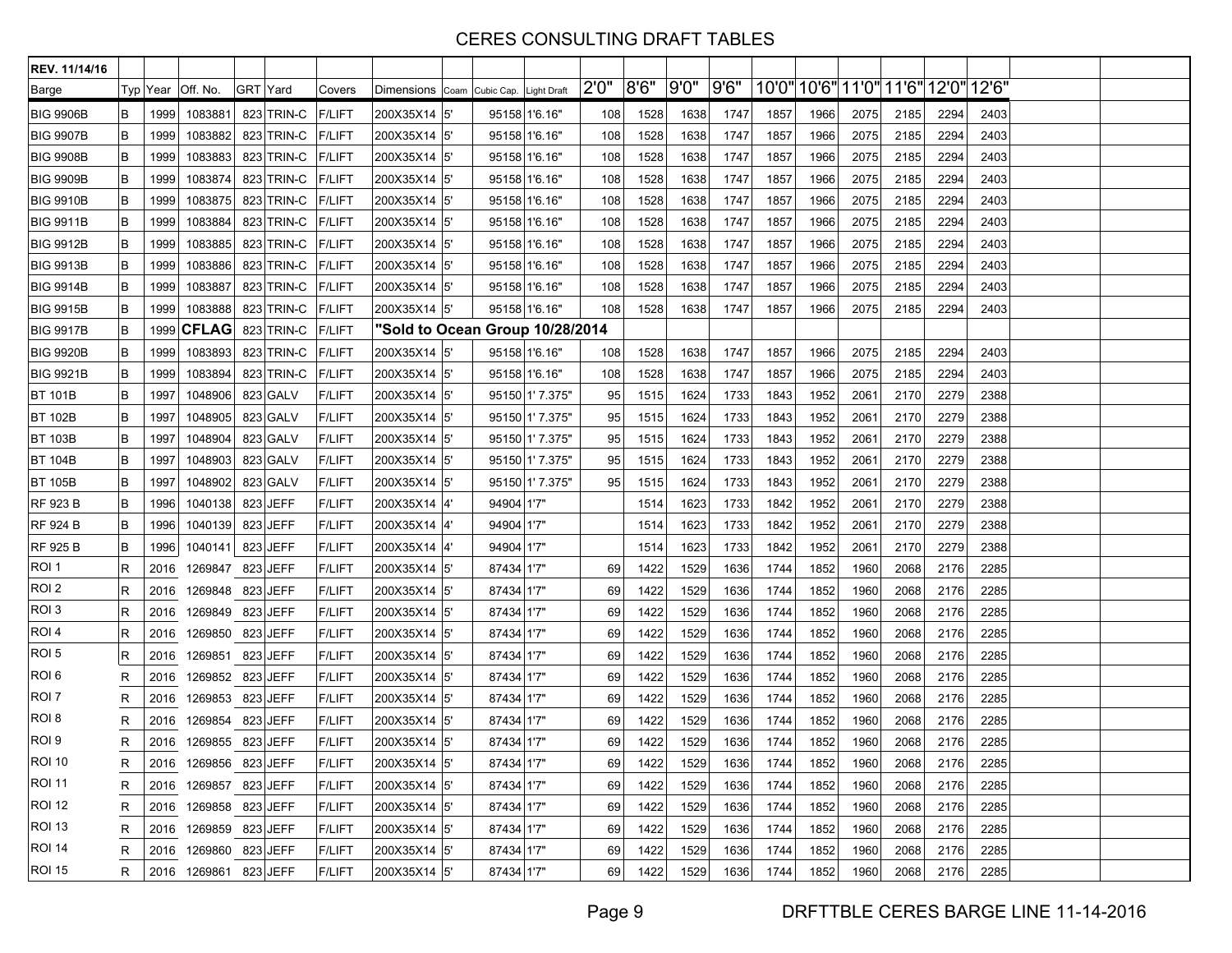| REV. 11/14/16        |   |          |                                |          |            |               |                            |                    |       |       |      |       |      |      |      |      |                                     |      |                                           |  |
|----------------------|---|----------|--------------------------------|----------|------------|---------------|----------------------------|--------------------|-------|-------|------|-------|------|------|------|------|-------------------------------------|------|-------------------------------------------|--|
| Barge                |   | Typ Year | Off. No.                       | GRT Yard |            | Covers        | Dimensions Coam Cubic Cap. | <b>Light Draft</b> | 2'0'' | 8'6'' | 9'0" | 9'6'' |      |      |      |      | 10'0" 10'6" 11'0" 11'6" 12'0" 12'6" |      |                                           |  |
| <b>ROI 16</b>        | R | 2016     | 1269862                        |          | 823 JEFF   | <b>F/LIFT</b> | 200X35X14 5                | 87434 1'7"         | 69    | 1422  | 1529 | 1636  | 1744 | 1852 | 1960 | 2068 | 2176                                | 2285 |                                           |  |
| <b>ROI 17</b>        | R | 2016     | 1269863 823 JEFF               |          |            | <b>F/LIFT</b> | 200X35X14 5                | 87434 1'7"         | 69    | 1422  | 1529 | 1636  | 1744 | 1852 | 1960 | 2068 | 2176                                | 2285 |                                           |  |
| ROI 18               | R | 2016     | 1269864 823 JEFF               |          |            | <b>F/LIFT</b> | 200X35X14 5'               | 87434 1'7"         | 69    | 1422  | 1529 | 1636  | 1744 | 1852 | 1960 | 2068 | 2176                                | 2285 |                                           |  |
| ROI 19               | R | 2016     | 1269865                        |          | 823 JEFF   | <b>F/LIFT</b> | 200X35X14 5'               | 87434 1'7"         | 69    | 1422  | 1529 | 1636  | 1744 | 1852 | 1960 | 2068 | 2176                                | 2285 |                                           |  |
| <b>ROI 20</b>        | R | 2016     | 1269866                        |          | 823 JEFF   | <b>F/LIFT</b> | 200X35X14 5                | 87434 1'7"         | 69    | 1422  | 1529 | 1636  | 1744 | 1852 | 1960 | 2068 | 2176                                | 2285 |                                           |  |
| ROI 21               | R | 2016     | 1269867                        |          | 823 JEFF   | <b>F/LIFT</b> | 200X35X14 5                | 87434 1'7"         | 69    | 1422  | 1529 | 1636  | 1744 | 1852 | 1960 | 2068 | 2176                                | 2285 |                                           |  |
| <b>BIG 2005 B</b>    | В | 2000     | 1092328                        |          | 823 TRIN-M | <b>F/LIFT</b> | 200X35X14 5                | 92917 1'5"         | 105   | 1525  | 1635 | 1744  | 1854 | 1963 | 2072 | 2182 | 2291                                |      | 're-lettered 04-05-2016(x-TAF 905B)       |  |
| <b>BIG 2006 B</b>    | В | 2000     | 1092330                        |          | 823 TRIN-M | <b>F/LIFT</b> | 200X35X14 5                | 92917 1'5"         | 105   | 1525  | 1635 | 1744  | 1854 | 1963 | 2072 | 2182 |                                     |      | 2291  *re-lettered 07-16-2014(x-TAF 906B) |  |
| <b>BIG 2007 B</b>    | В | 2000     | 1092331                        |          | 823 TRIN-M | <b>F/LIFT</b> | 200X35X14 5                | 92917 1'5"         | 105   | 1525  | 1635 | 1744  | 1854 | 1963 | 2072 | 2182 | 2291                                |      | 're-lettered 07-31-2014(x-TAF 907B)       |  |
| <b>TAF 908 B</b>     | В | 2000     | 1092333                        |          | 823 TRIN-M | <b>F/LIFT</b> | 200X35X14 5                | 92917 1'5"         | 105   | 1525  | 1635 | 1744  | 1854 | 1963 | 2072 | 2182 | 2291                                | 2400 |                                           |  |
| TAF 909 B            | в | 2000     | 1092334                        |          | 823 TRIN-M | <b>F/LIFT</b> | 200X35X14 5                | 92917 1'5"         | 105   | 1525  | 1635 | 1744  | 1854 | 1963 | 2072 | 2182 | 2291                                | 2400 |                                           |  |
| <b>BIG 9910 B</b>    | В | 2000     | 1092336                        |          | 823 TRIN-M | <b>F/LIFT</b> | 200X35X14 5                | 92917 1'5"         | 105   | 1525  | 1635 | 1744  | 1854 | 1963 | 2072 | 2182 | 2291                                |      | re-lettered 10-22-2015(x-TAF 910B)        |  |
| <b>TAF 911 B</b>     | в | 2000     | 1092338                        |          | 823 TRIN-M | <b>F/LIFT</b> | 200X35X14 5                | 92917 1'5"         | 105   | 1525  | 1635 | 1744  | 1854 | 1963 | 2072 | 2182 | 229'                                | 2400 |                                           |  |
| TAF 912 B            | в | 2000     | 1092340                        |          | 823 TRIN-M | <b>F/LIFT</b> | 200X35X14 5                | 92917 1'5"         | 105   | 1525  | 1635 | 1744  | 1854 | 1963 | 2072 | 2182 | 2291                                | 2400 |                                           |  |
| <b>TAF 913 B</b>     | В | 2000     | 1092342                        |          | 823 TRIN-M | <b>F/LIFT</b> | 200X35X14 5                | 92917 1'5"         | 105   | 1525  | 1635 | 1744  | 1854 | 1963 | 2072 | 2182 | 2291                                | 2400 |                                           |  |
| <b>BIG 2017B</b>     | В | 2000     | 1092349                        |          | 823 TRIN-M | <b>F/LIFT</b> | 200X35X14 5                | 92917 1'5"         | 105   | 1525  | 1635 | 1744  | 1854 | 1963 | 2072 | 2182 | 2291                                |      | re-lettered 07-16-2014(x-TAF 917B)*       |  |
| <b>BIG 9923</b>      | R | 1999     | 1091003                        |          | 823 TRIN-M | <b>F/LIFT</b> | 200X35X14 5                | 87017 1'7"         | 68    | 1414  | 1520 | 1627  | 1734 | 1841 | 1948 | 2056 |                                     |      | 2164  *re-lettered 07-31-2014 (x-TAF 923) |  |
| <b>TAF 925</b>       | R | 1999     | 1091005                        |          | 823 TRIN-M | <b>F/LIFT</b> | 200X35X14 5'               | 87017 1'7"         | 68    | 1414  | 1520 | 1627  | 1734 | 1841 | 1948 | 2056 | 2164                                | 2272 |                                           |  |
| <b>BIG 9926</b>      | R | 1999     | 1091006                        |          | 823 TRIN-M | <b>F/LIFT</b> | 200X35X14 5                | 87017 1'7"         | 68    | 1414  | 1520 | 1627  | 1734 | 1841 | 1948 | 2056 | 2164                                |      | *re-lettered 10-03-2015(x-TAF 926)        |  |
| <b>BIG 9927</b>      | R | 1999     | 1091007                        |          | 823 TRIN-M | <b>F/LIFT</b> | 200X35X14 5                | 87017 1'7"         | 68    | 1414  | 1520 | 1627  | 1734 | 1841 | 1948 | 2056 |                                     |      | 2164  *re-lettered 04-16-2015(x-TAF 927)  |  |
| <b>BIG 9928</b>      | R | 1999     | 1091008                        |          | 823 TRIN-M | <b>F/LIFT</b> | 200X35X14 5'               | 87017 1'7"         | 68    | 1414  | 1520 | 1627  | 1734 | 1841 | 1948 | 2056 | 2164                                |      | *re-lettered 03-15-2015(x-TAF 928)        |  |
| <b>TRL 423B5</b>     | В | 1997     | 1062257                        |          | 823 TRIN   | <b>F/LIFT</b> | 200X35X14 5'               | 95158 1'6.75"      | 103   | 1523  | 1633 | 1742  | 1852 | 1961 | 2070 | 2180 | 2289                                | 2397 |                                           |  |
| <b>TRL 424B5</b>     | В | 1998     | 1069003                        |          | 823 TRIN   | <b>F/LIFT</b> | 200X35X14 5                | 95158 1'6.75"      | 103   | 1523  | 1633 | 1742  | 1852 | 1961 | 2070 | 2180 | 2289                                | 2397 |                                           |  |
| TRL 432B5            | В | 2003     | 1147982                        |          | 823 TRIN-C | <b>F/LIFT</b> | 200X35X14 5                | 95158 1'6          | 105   | 1525  | 1635 | 1744  | 1854 | 1963 | 2072 | 2182 | 2291                                | 2400 |                                           |  |
| <b>TRL 433B5</b>     | В | 2003     | 1147983                        |          | 823 TRIN-C | <b>F/LIFT</b> | 200X35X14 5'               | 95158 1'6          | 105   | 1525  | 1635 | 1744  | 1854 | 1963 | 2072 | 2182 | 2291                                | 2400 |                                           |  |
| <b>TRS 141</b>       | R | 1995     | 1029806                        |          | 802 TRIN   | <b>F/LIFT</b> | 195X35X14  5'              | 85061 1"8"         |       | 1387  | 1491 | 1595  | 1699 | 1803 | 1908 | 2013 | 2119                                | 2225 |                                           |  |
| <b>TRS 446B5</b>     | В | 1997     | 1062253                        |          | 823 TRIN   | <b>F/LIFT</b> | 200X35X14 5                | 95158 1'6.75'      | 103   | 1523  | 1633 | 1742  | 1852 | 1961 | 2070 | 2180 | 2289                                | 2398 |                                           |  |
| <b>TRS 447B5</b>     | В | 1997     | 1062254                        |          | 823 TRIN   | <b>F/LIFT</b> | 200X35X14 5                | 95158 1'6.75'      | 103   | 1523  | 1633 | 1742  | 1852 | 1961 | 2070 | 2180 | 2289                                | 2398 |                                           |  |
| TRS 462B5            | В | 2003     | 1147978                        |          | 823 TRIN-C | <b>F/LIFT</b> | 200X35X14 5'               | 95158 1'6          | 105   | 1525  | 1635 | 1744  | 1854 | 1963 | 2072 | 2182 | 2291                                | 2400 |                                           |  |
| <b>TRS 463B5</b>     | В | 2003     | 1147979                        |          | 823 TRIN-C | <b>F/LIFT</b> | 200X35X14 5                | 95158 1'6          | 105   | 1525  | 1635 | 1744  | 1854 | 1963 | 2072 | 2182 | 229'                                | 2400 |                                           |  |
| <b>TRS 464B5</b>     | В |          | 2003 1147980 823 TRIN-C F/LIFT |          |            |               | 200X35X14 5                | 95158 1'6          | 105   | 1525  | 1635 | 1744  | 1854 | 1963 | 2072 | 2182 | 2291                                | 2400 |                                           |  |
|                      |   |          |                                |          |            |               |                            |                    |       |       |      |       |      |      |      |      |                                     |      |                                           |  |
| <b>12' EQUIPMENT</b> |   |          |                                |          |            |               |                            |                    |       |       |      |       |      |      |      |      |                                     |      |                                           |  |
| CDG 1B               | В | 1993     | 993302 706 JEFF                |          |            | <b>F/LIFT</b> | 200X35X12 4'               | 78860 1'6"         |       | 1544  | 1653 | 1763  | 1872 | 1981 | 2090 |      |                                     |      |                                           |  |
| CDG <sub>2B</sub>    | B | 1993     | 993303                         |          | 706 JEFF   | <b>F/LIFT</b> | 200X35X12 4'               | 78860 1'6"         |       | 1544  | 1653 | 1763  | 1872 | 1981 | 2090 |      |                                     |      |                                           |  |
| HH 1B                | B | 1993     | 991584 706 JEFF                |          |            | <b>F/LIFT</b> | 200X35X12 4'               | 78860 1'5.5"       |       | 1540  | 1650 | 1759  | 1869 | 1978 | 2087 |      |                                     |      |                                           |  |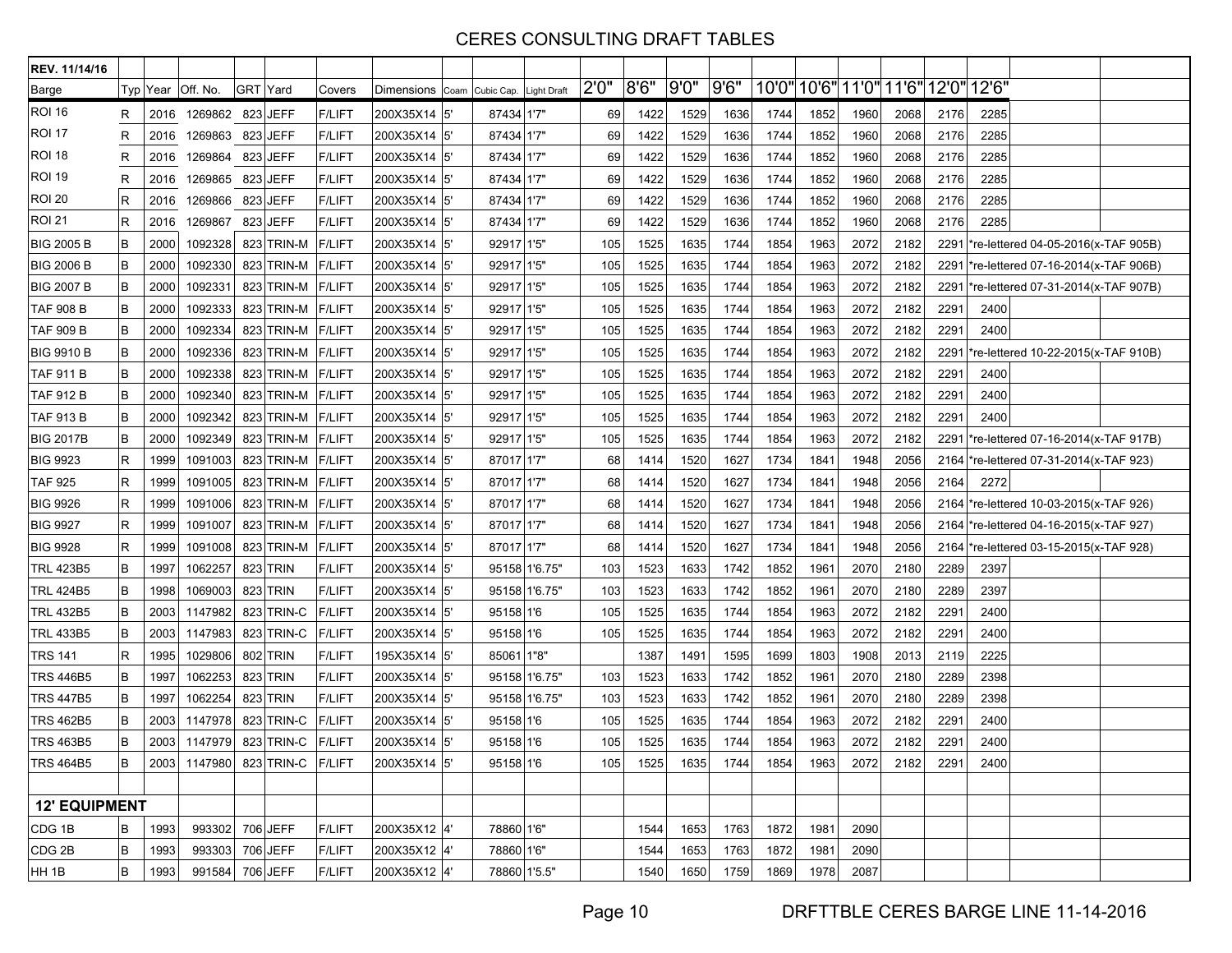| REV. 11/14/16       |   |      |                              |          |                 |               |                            |              |                    |       |      |      |       |      |                                     |      |      |      |      |                                                           |  |
|---------------------|---|------|------------------------------|----------|-----------------|---------------|----------------------------|--------------|--------------------|-------|------|------|-------|------|-------------------------------------|------|------|------|------|-----------------------------------------------------------|--|
| Barge               |   |      | Typ Year   Off. No.          | GRT Yard |                 | Covers        | Dimensions Coam Cubic Cap. |              | <b>Light Draft</b> | 2'0'' | 8'6" | 9'0" | 9'6'' |      | 10'0" 10'6" 11'0" 11'6" 12'0" 12'6" |      |      |      |      |                                                           |  |
| HH <sub>2B</sub>    | В | 1993 | 991585                       |          | 706 JEFF        | <b>F/LIFT</b> | 200X35X12 4'               | 78860 1'5.5" |                    |       | 1540 | 1650 | 1759  | 1869 | 1978                                | 2087 |      |      |      |                                                           |  |
| JWS 1B              | В | 1993 | 993376                       |          | 705 JEFF        | <b>F/LIFT</b> | 200X35X12 4                | 78860 1'6"   |                    |       | 1547 | 1656 | 1765  | 1875 | 1985                                | 2095 |      |      |      |                                                           |  |
| <b>KMK 305</b>      | R | 1993 | 992523                       |          | 687 JEFF        | O/T           | 195X35X12 4'               | 70440 1'6"   |                    |       | 1423 | 1529 | 1634  | 1740 | 1846                                |      |      |      |      | 1952 <sup>*</sup> Covers removed 08/2012-CGB Laplace      |  |
| <b>KMK 306</b>      | R | 1993 | 992524                       |          | 687 JEFF        | O/T           | 195X35X12 4'               | 70440 1'6"   |                    |       | 1423 | 1529 | 1634  | 1740 | 1846                                |      |      |      |      | 1952 <sup>*</sup> Covers removed 08/2012-CGB Laplace      |  |
| <b>KMK 307</b>      | R | 1993 | 992525                       |          | 687 JEFF        | O/T           | 195X35X12 4'               | 70440 1'6"   |                    |       | 1423 | 1529 | 1634  | 1740 | 1846                                |      |      |      |      | 1952 * Covers removed 04/2013-3 mile DD-Mobile            |  |
| KMK401B             | В | 1993 | 992522                       |          | 705 JEFF        | <b>F/LIFT</b> | 200X35X12 4'               | 78860 1'6"   |                    |       | 1548 | 1657 | 1767  | 1878 | 1989                                |      |      |      |      | 2100 <sup>*</sup> Covers replaced with BIG 9501B 02/18/10 |  |
| <b>TRL 121B</b>     | В | 1993 | 998130                       | 705      |                 | <b>F/LIFT</b> | 200X35X12 4'               | 79038 1'3"   |                    |       | 1573 | 1682 | 1792  | 1901 | 2010                                | 2119 |      |      |      |                                                           |  |
| <b>TRL 122</b>      | R | 1996 | 1039098                      | 687      |                 | <b>F/LIFT</b> | 195X35X12  5'              | 75413 1'5"   |                    |       | 1411 | 1515 | 1619  | 1724 | 1829                                | 1934 |      |      |      |                                                           |  |
| <b>TRS 137B</b>     | В | 1993 | 998061                       | 705      |                 | <b>F/LIFT</b> | 200X35X12 4'               | 79038 1'3"   |                    |       | 1573 | 1682 | 1792  | 1901 | 2010                                | 2119 |      |      |      |                                                           |  |
| <b>TRS 144</b>      | R | 1996 | 1039071                      | 687      |                 | <b>F/LIFT</b> | 195X35X12 5'               | 75413 1'5"   |                    |       | 1411 | 1515 | 1619  | 1724 | 1829                                | 1934 |      |      |      |                                                           |  |
| <b>SM 201B</b>      | B | 1993 | 993304                       |          | 705 JEFF        | <b>F/LIFT</b> | 200X35X12 4'               |              | 78860 1'4 7/8"     |       | 1551 | 1661 | 1770  | 1879 | 1988                                | 2099 |      |      |      |                                                           |  |
| <b>SM 203B</b>      | В | 1993 | 993306                       |          | 705 JEFF        | <b>F/LIFT</b> | 200X35X12 4'               |              | 78860 1'4 7/8"     |       | 1551 | 1661 | 1770  | 1879 | 1988                                | 2099 |      |      |      |                                                           |  |
|                     |   |      |                              |          |                 |               |                            |              |                    |       |      |      |       |      |                                     |      |      |      |      |                                                           |  |
| <b>13'EQUIPMENT</b> |   |      |                              |          |                 |               |                            |              |                    |       |      |      |       |      |                                     |      |      |      |      |                                                           |  |
| <b>BIG 401</b>      | R | 2007 | 1197125                      |          | 745 BMP         | <b>F/LIFT</b> | 195X35X13  4'              | 75165 1'8"   |                    | 52    | 1358 | 1462 | 1566  | 1670 | 1774                                | 1879 | 1984 | 2090 | 2196 |                                                           |  |
| <b>BIG 402</b>      | R | 2007 | 1197127                      |          | 745 BMP         | <b>F/LIFT</b> | 195X35X13 4'               | 75165 1'8"   |                    | 52    | 1358 | 1462 | 1566  | 1670 | 1774                                | 1879 | 1984 | 2090 | 2196 |                                                           |  |
| <b>BIG 403</b>      | R | 2007 | 1197128                      |          | 745 BMP         | <b>F/LIFT</b> | 195X35X13 4'               | 75165 1'8"   |                    | 52    | 1358 | 1462 | 1566  | 1670 | 1774                                | 1879 | 1984 | 2090 | 2196 |                                                           |  |
| <b>BIG 404</b>      | R | 2007 | 1197129                      |          | 745 BMP         | <b>F/LIFT</b> | 195X35X13  4'              | 75165 1'8"   |                    | 52    | 1358 | 1462 | 1566  | 1670 | 1774                                | 1879 | 1984 | 2090 | 2196 |                                                           |  |
| <b>BIG 405</b>      | R | 2007 | 1197130                      |          | 745 BMP         | <b>F/LIFT</b> | 195X35X13 4'               | 75165 1'8"   |                    | 52    | 1358 | 1462 | 1566  | 1670 | 1774                                | 1879 | 1984 | 2090 | 2196 |                                                           |  |
| <b>BIG 406</b>      | R | 2007 | 1197131                      |          | 745 BMP         | <b>F/LIFT</b> | 195X35X13 <sup>4</sup>     | 75165 1'8"   |                    | 52    | 1358 | 1462 | 1566  | 1670 | 1774                                | 1879 | 1984 | 2090 | 2196 |                                                           |  |
| <b>BIG 407</b>      | R | 2007 | 1197132                      |          | 745 BMP         | <b>F/LIFT</b> | 195X35X13  4'              | 75165 1'8"   |                    | 52    | 1358 | 1462 | 1566  | 1670 | 1774                                | 1879 | 1984 | 2090 | 2196 |                                                           |  |
| <b>BIG 408</b>      | R | 2007 | 1197133                      |          | 745 BMP         | <b>F/LIFT</b> | 195X35X13 4'               | 75165 1'8"   |                    | 52    | 1358 | 1462 | 1566  | 1670 | 1774                                | 1879 | 1984 | 2090 | 2196 |                                                           |  |
| <b>BIG 409</b>      | R | 2007 | 1197134                      |          | 745 BMP         | <b>F/LIFT</b> | 195X35X13 <sup>4</sup>     | 75165 1'8"   |                    | 52    | 1358 | 1462 | 1566  | 1670 | 1774                                | 1879 | 1984 | 2090 | 2196 |                                                           |  |
| <b>BIG 410</b>      | R | 2007 | 1197135                      |          | 745 BMP         | <b>F/LIFT</b> | 195X35X13 4'               | 75165 1'8"   |                    | 52    | 1358 | 1462 | 1566  | 1670 | 1774                                | 1879 | 1984 | 2090 | 2196 |                                                           |  |
| <b>BIG 411</b>      | R | 2007 | 1198945                      |          | 745 TRIN-C      | <b>OPEN</b>   | 195X35X13 3'               | 70513 1'6"   |                    | 85    | 1395 | 1499 | 1603  | 1707 | 1812                                | 1917 | 2022 | 2128 | 2234 |                                                           |  |
| <b>BIG 412</b>      | R | 2007 | 1198947                      |          | 745 TRIN-C      | <b>OPEN</b>   | 195X35X13 3'               | 70513 1'6"   |                    | 85    | 1395 | 1499 | 1603  | 1707 | 1812                                | 1917 | 2022 | 2128 | 2234 |                                                           |  |
| <b>BIG 413</b>      | R | 2007 | 1198948                      |          | 745 TRIN-C      | <b>OPEN</b>   | 195X35X13   <b>3'</b>      | 70513 1'6"   |                    | 85    | 1395 | 1499 | 1603  | 1707 | 1812                                | 1917 | 2022 | 2128 | 2234 |                                                           |  |
| <b>BIG 414</b>      | R | 2007 | 1198949                      |          | 745 TRIN-C      | <b>OPEN</b>   | 195X35X13 3'               | 70513 1'6"   |                    | 85    | 1395 | 1499 | 1603  | 1707 | 1812                                | 1917 | 2022 | 2128 | 2234 |                                                           |  |
| <b>BIG 415</b>      | R | 2007 | 1198950                      |          | 745 TRIN-C      | <b>OPEN</b>   | 195X35X13 3'               | 70513 1'6"   |                    | 85    | 1395 | 1499 | 1603  | 1707 | 1812                                | 1917 | 2022 | 2128 | 2234 |                                                           |  |
| <b>BIG 416</b>      | R | 2007 | 1198951                      |          | 745 TRIN-C      | <b>OPEN</b>   | 195X35X13   <b>3'</b>      | 70513 1'6"   |                    | 85    | 1395 | 1499 | 1603  | 1707 | 1812                                | 1917 | 2022 | 2128 | 2234 |                                                           |  |
| <b>BIG 417</b>      | R |      | 2007 1198952 745 TRIN-C OPEN |          |                 |               | 195X35X13 3'               | 70513 1'6"   |                    | 85    | 1395 | 1499 | 1603  | 1707 | 1812                                | 1917 | 2022 | 2128 | 2234 |                                                           |  |
| <b>BIG 418</b>      | R | 2007 | 1198953                      |          | 745 TRIN-C OPEN |               | 195X35X13 3'               | 70513 1'6"   |                    | 85    | 1395 | 1499 | 1603  | 1707 | 1812                                | 1917 | 2022 | 2128 | 2234 |                                                           |  |
| <b>BIG 419</b>      | R | 2007 | 1198954                      |          | 745 TRIN-C OPEN |               | 195X35X13 3'               | 70513 1'6"   |                    | 85    | 1395 | 1499 | 1603  | 1707 | 1812                                | 1917 | 2022 | 2128 | 2234 |                                                           |  |
| <b>BIG 420</b>      | R | 2007 | 1198955                      |          | 745 TRIN-C      | <b>OPEN</b>   | 195X35X13 3'               | 70513 1'6"   |                    | 85    | 1395 | 1499 | 1603  | 1707 | 1812                                | 1917 | 2022 | 2128 | 2234 |                                                           |  |
| <b>CDM 2001B</b>    | В | 2011 | 1232423                      |          | 764 BMP         | <b>F/LIFT</b> | 195X35X13 4'               | 84200 1'7"   |                    |       | 1505 | 1614 | 1724  | 1833 | 1943                                | 2053 | 2162 | 2272 | 2381 |                                                           |  |
| <b>CMS 101B</b>     | B |      | 2010 1224753 764 BMP         |          |                 | <b>F/LIFT</b> | 200X35X13 4'               | 84200 1'7"   |                    |       | 1505 | 1614 | 1724  | 1833 | 1943                                | 2053 | 2162 | 2272 | 2381 |                                                           |  |